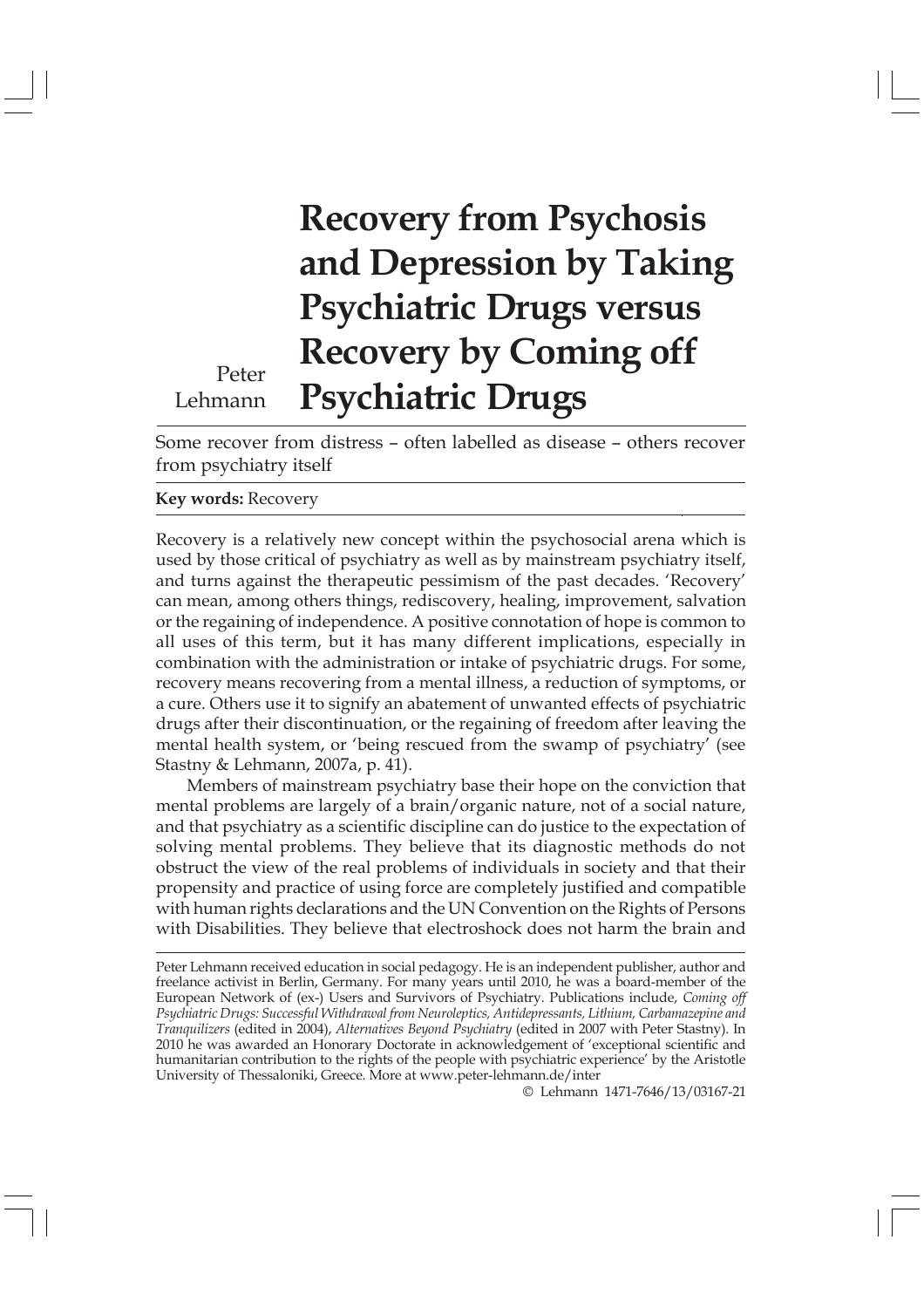that synthetic psychodrugs are helpful in principle and  $\overline{\phantom{a}}$  - apart from benzodiazepines - do not cause bodily dependence.

What psychiatric workers do with their patients - the objects of their treatment - has taken many names with different facets and nuances over years: psychiatric custodianship, therapy, empowerment, psycho-education, recovery. Apart from psychiatric mass murders during the time of Hitler"s fascism, which were also called 'treatment', the goal was to manage the treated ones' diagnosed illness by psychiatric measures, to release them from their symptoms, or to alleviate them and to re-establish their condition before the outbreak of the illness. Progressive psychiatric workers would probably understand psychological symptoms as a part of a change of the personality (although fragile) that includes the chance for advancement and stabilization.

#### 1.1 Origins of the term 'recovery'

In 1937, Abraham Low of the Psychiatric Institute of the University of Illinois Medical School in Chicago founded the non-profit organisation Recovery, Inc., for people with various psychiatric problems, 'a cornucopia of self-help methods and techniques that parallel those used in cognitive therapy' ('The Legacy', 2005, p. 1). The aim of the programme was to learn to cope with distressing trivialities of everyday life and  $-$  with the learned techniques and in conjunction with professional help - to gain expertise in coping with bigger challenges of life. The concept of Recovery, Inc., should be understood as an addition to professional care, not as its replacement: 'The issue of medications is never discussed – that's the physician's domain' (ibid).

After many decades of being ignored in the field of mainstream psychiatry, the term recovery was revalued at the beginning of the 1990s. Until then, people with psychiatric diagnoses like schizophrenia were considered inherently as chronically vulnerable and, in principle, incurable. They could only hope for suppression or alleviation of symptoms. However, activists of the self-help movement, who were able to live an independent and healthy life after withdrawal of psychiatric drugs or after recovery from the brain-damaging effects of electro- or insulin-shock, challenged the concept of incurability. The European Network of (ex-) Users and Survivors of Psychiatry (ENUSP, founded in 1991), the World Network of Users and Survivors of Psychiatry (founded in 1993), lectures by users and survivors of psychiatry at conferences and universities, as well as survivor-produced books, magazines, publishing houses and web sites could not be ignored any longer.

The basis for the reversal of the recovery-term was prepared by US authors like Sheilah Hill, with They That Sow in Tears (1969); Leonard Roy Frank, with The History of Shock Treatment (1978); and Judi Chamberlin with On Our Own: Patient-controlled alternatives to the mental health system (1979). In the UK, it was Jan Wallcraft, Jim Read and colleagues (Read & Wallcraft, 1994; 1995; Graley et al., 1994; Read & Reynolds, 1996; Wallcraft, 1998); Louise Pembroke (1994); and Ron Coleman (1999), who wrote books about personal experiences as well as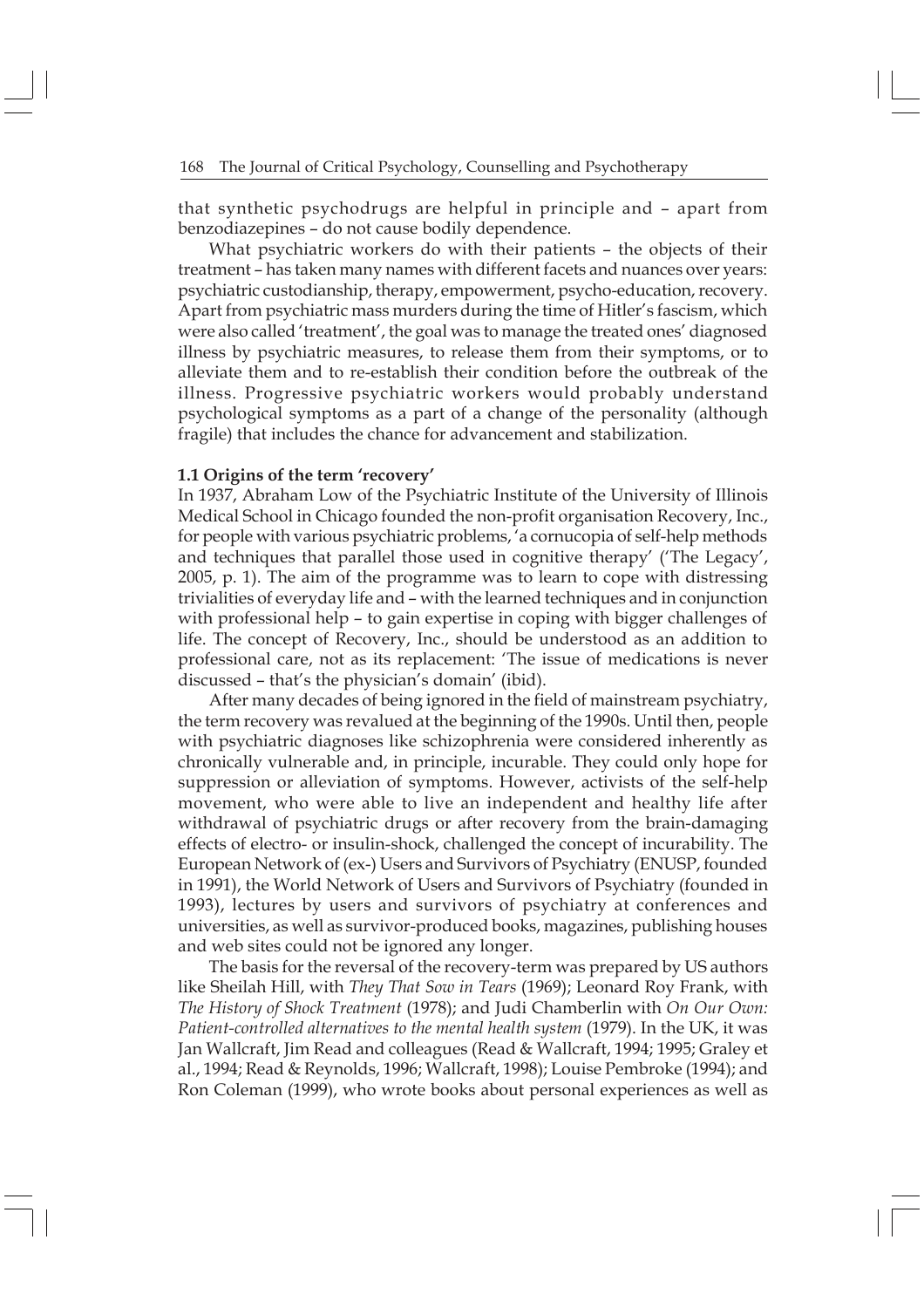alternative concepts of so-called mental illnesses and professional practice in the 1990s. One decade later, Gareth O'Callaghan from Ireland published his  $A$ Day Called Hope: A personal journey beyond depression (2003) and Mary and Jim Maddock their Soul survivor: A personal encounter with psychiatry (2006).

In the German-speaking countries, there were authors like Tina Stöckle with Die Irren-Offensive – Erfahrungen einer Selbsthilfe-Organisation von Psychiatrieüberlebenden (The Lunatics Offensive: Experiences of a self-help organization of victims of psychiatry, 1983), and later biographical books like Auf der Spur des Morgensterns ! Psychose als Selbstfindung (On the Trail of the Morning Star: Psychosis as self-discovery) by Dorothea Buck-Zerchin (1990).

Of course, users and survivors of psychiatry are - like psychiatric workers, carers and relatives - not a homogeneous group, concerning their problems, skills, experiences and valuations, as well as their views on psychiatric treatment and processes of recovery. An equal diagnosis does not make them equals. In her book, A Road back from Schizophrenia, Arnhild Lauveng, a former psychiatric patient and now a psychologist, gives cause for concern:

And that all of this people would have share the same perspective just because they use a variety of services within the same system is not realistic to me, and it doesn't coincide with user and dependent organizations.  $( \dots )$  They are all users of one or multiple services in the psychiatric health care sector, but they are different people, with different stories and personalities, and they don't share the same world-view, and they definitely do not have the same perspective (Lauveng, 2012, p. 86).

Looking back, Juan Mezzich, former President of the World Psychiatric Association (WPA), stated in the early 1990s that in psychiatry it would have become accepted that in their professional practice they have to deal with individuals, not only symptom carriers:

The term 'recovery' was coined within the rehabilitation field in the early 1990s when it became clear that the purpose of professional efforts in this area should not be simply to deal with illness and improve functionality unilaterally. Such professional efforts should also primarily address, in collaboration with the individual at hand, his/her totality as a human being, owner of a unique history and values as well as a particular range of potentials (Mezzich, 2012, p. 12 - English original by J. M.).

#### 1.2 Recovery from the illness

In their understanding of recovery, many psychiatric workers have been influenced by William Anthony, director of the Center for Psychiatric Rehabilitation at Boston University, who is 'considered the father of the Recovery Movement' (Foundation, 2012, p. 6). Anthony himself was influenced by Judi Chamberlin, the grand dame of the self-help movement, who had worked at his center. Anthony summarized the descriptions of recovery in the US literature.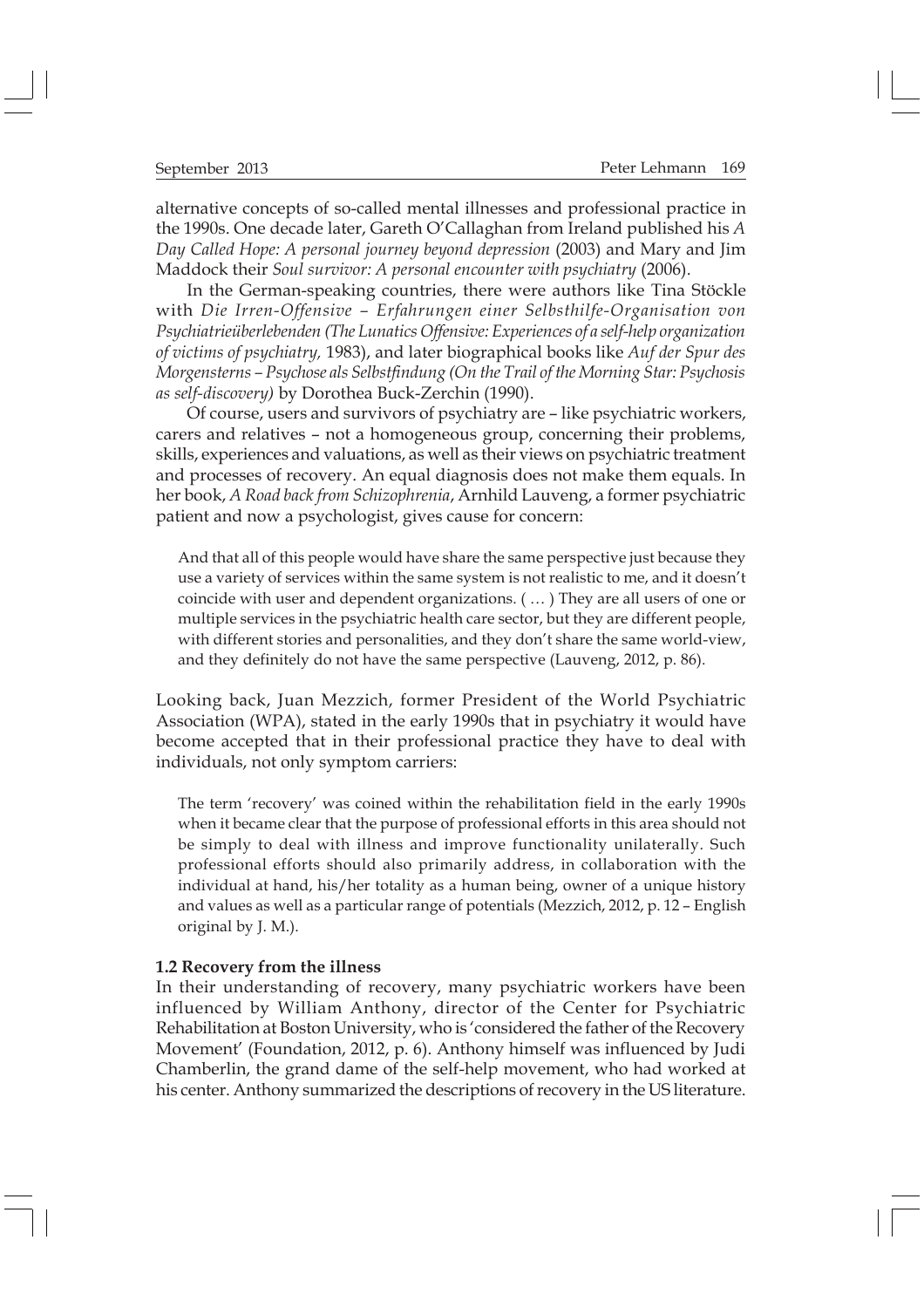There:

Recovery is described as a deeply personal, unique process of changing one's attitudes, values, feelings, goals, skills, and/or roles. It is a way of living a satisfying, hopeful, and contributing life even with limitations caused by illness. Recovery involves the development of new meaning and purpose in one's life as one grows beyond the catastrophic effects of mental illness (Anthony, 1993, p. 13).

Michaela Amering, WPA board member, and Margit Schmolke, member of the WPA-sections 'Psychoanalysis in Psychiatry' and 'Prevention and Psychiatry', also put 'mental illness', from which people should recover, into the center of her understanding of recovery. In their book, Recovery - Das ende der unheilbarkeit (Recovery: The end of incurability), originally published in 2007, they consider:

Recovery as development from the limitations of a patient role up to a self-defined and meaningful life ( ... ) for people who have to overcome serious psychiatric illnesses (Amering & Schmolke, 2012, p. 17).

They invoke Patricia Deegan, a US user of psychiatry, who considers the acceptance of disability as the basis of recovery:

Recovery often involves a transformation of the self wherein one both accepts one's limitation and discovers a new world of possibility. This is the paradox of recovery, i.e., that in accepting what we cannot do or be, we begin to discover who we can be and what we can do. ( ... ) People with psychiatric disabilities are waiting just like that sea rose waited. We are waiting for our environments to change so that the person within us can emerge and grow. ( ... ) It is our job to form a community of hope which surrounds people with psychiatric disabilities (Deegan, 1996).

Apart from the fact that of course all humans - and not only those with psychiatric diagnoses # are well-advised to know the own limitations (which should not exclude attempts of trials of frontier crossings), the question is raised for the recovery process of such users and survivors of psychiatry who do not accept the limitations and ascriptions of disability and weakness any more, which are set by outside agencies or temporarily integrated into self-perception; whose madness primarily consists of a troublesome and uncomfortable way of living and perceiving life or in a temporarily extraordinary state of mind with boundary expanding potentials and who therefore have been made to be psychiatric patients; who have been damaged by psychiatric drugs or electroshocks and who want to protect themselves from further electroshocks or find the way back to health and well-being by coming off psychiatric drugs; or who are searching non-medical ways to cope with problems or to recover from them.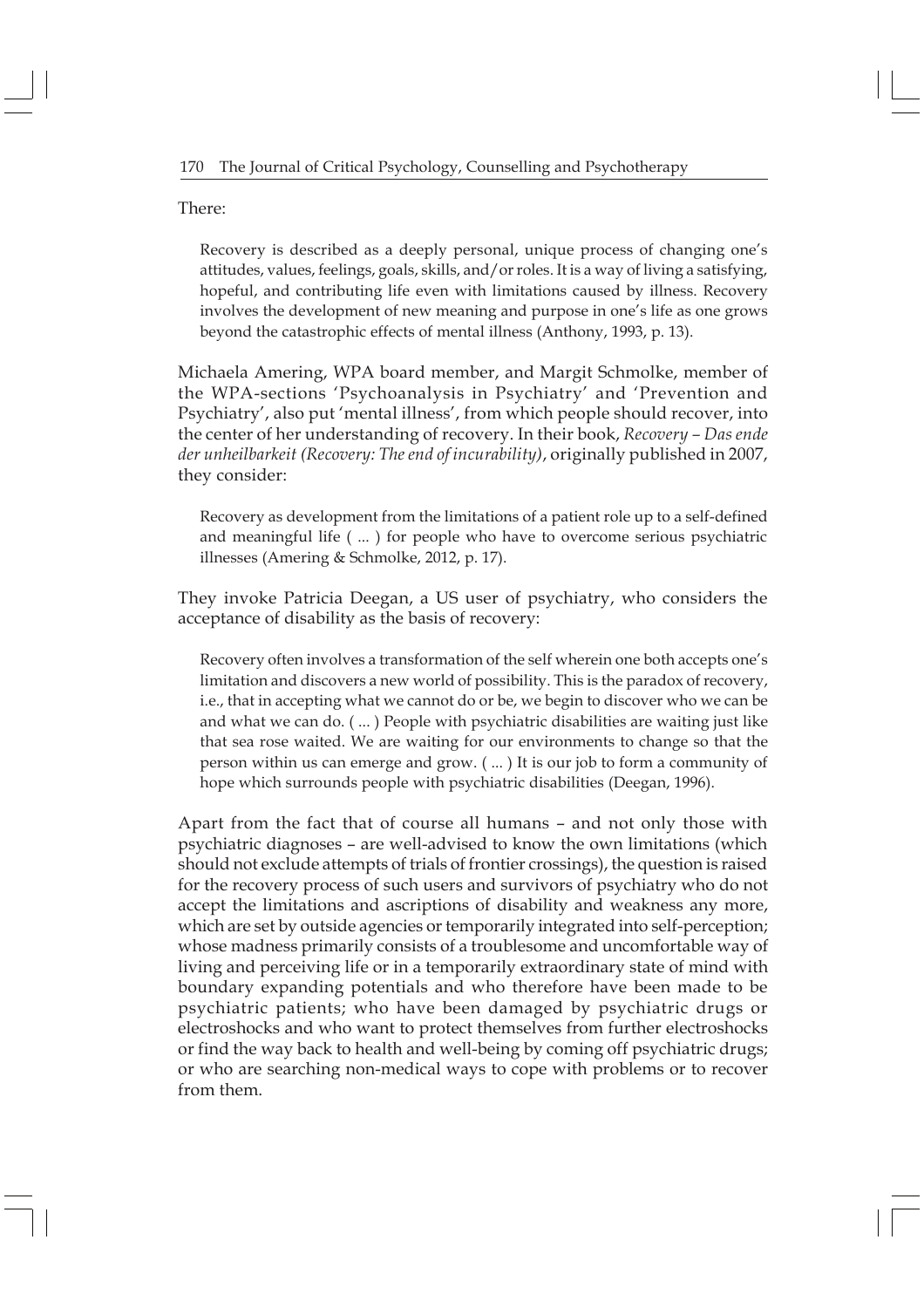This group of users and survivors of psychiatry is not acknowledged by the recovery concept of mainstream psychiatry. Pirkko Lahti, 2001-03 President of the World Federation for Mental Health, asked correspondingly:

Do we not leave our patients alone with their sorrows and problems, when they – for whatever reasons - decide by themselves to come off their psychotropic drugs? Where can they find support, understanding and good examples, if they turn away from us disappointed (or we from them)? (Lahti, 2004, p. 14).

#### 1.3 Recovery from psychiatric treatment

In 1981, Tina Stöckle interviewed the members of the then nondogmatic Lunatics Offensive for her social-pedagogic diploma thesis about their experiences and opinions. Without using the term recovery, in her resumÈ she described a political understanding of recovery, including recovery from psychiatric treatment:

Most of the members of Lunatics Offensive liberated themselves from psychiatric influence with the help and support from other survivors of psychiatry. They recognized the destructive and zombie effect of the drugs. They fight the disenfranchisement and the underlying term of mental illness. In contrast, the survivors of psychiatry want to learn to combine normality and madness in such a way that they can live in this society without getting pushed or forced to escape totally to the one pole - still only be mad. The group can carry out that they become stable in themselves and develop a totally new self-esteem agreeing with their virtual understanding and feeling of identity, and that the people learn to focus their rage and aggression against the destructive environment, instead of destroying themselves (Stöckle, 1983, pp. 253-4).

Peter Watkins, a psychiatric nurse in Australia who identified with the movement critical of psychiatry (Laing, Foucault, Breggin, Thomas, Romme, Mosher, Bracken etc.), published a holistic concept of recovery. After four decades of professional experience, he recognized the advantage of abstaining from predetermined approaches and trusting in the capability of humans to assign their problems a meaning and to make decisions which make their life finally more bearable. He based his elaboration of these ideas on anthologies with stories of recovery and on long-term studies, which use a strict set of criteria for the definition of recovery: continuing wellness in spite of  $-$  and often also because of - the rebelling mind, missed 'relapses' within two years and absence of taking neuroleptics (Watkins, 2009, p. 17).

With his concept of recovery, Watkins is in line with the British National Institute for Mental Health, which had defined the rebuilding of control over one's own life as the most important criterion for recovery: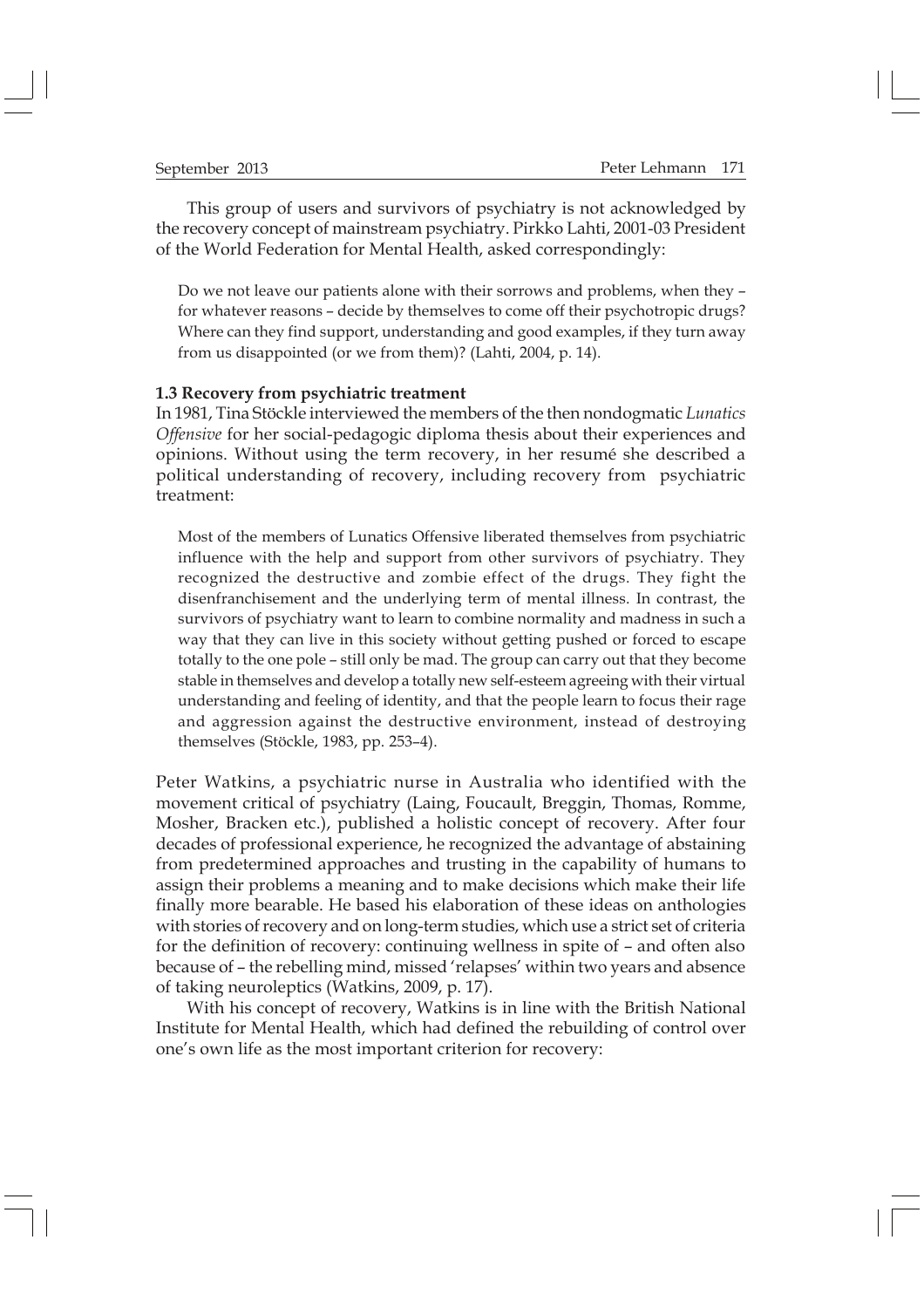Recovery is not just about what services do to or for people. Rather, recovery is what people experience themselves as they become empowered to manage their lives in a manner that allows them to achieve a fulfilling, meaningful life and a contributing positive sense of belonging in their communities (NIMHE, 2005, p. 2 - original emphasis).

## 1.4 User- and survivor-oriented concepts of recovery

Users and survivors of psychiatry who accept psychiatric drugs, and those who refuse them, complain  $-$  as a general rule  $-$  about the fact that the right to make one"s own decisions is taken away from them in states of crises. So for all of them, it is important to have alternatives beyond psychiatry as well as strategies toward implementing humane treatment within the current system; to have tools to determine possible processes of crises and recovery by themselves (Stastny & Lehmann, 2007b). Advance directives (Ziegler, 2007) belong to this category, as do recovery plans (Copeland, 2010) and recovery plans including advance directives (Perkins & Rinaldi, 2007).

Pat Bracken, Clinical Director of the Mental Health Service in West Cork and member of the International Network towards Alternatives and Recovery (INTAR), identified the central position in the recovery concept as that of users and survivors of psychiatry. He emphasized their rights of sovereignty of interpretation - a mindset which could unsettle those psychiatric workers who do not want to give up their view on psychiatry as the basis of their recovery concept:

This user/survivor discourse is not about a new paradigm or a new model, but reorients our thinking about mental health completely. It foregrounds issues to do with power and relationships, contexts and meanings, values and priorities. In the non-psychiatric literature about recovery, these become primary. As I read it, this literature does not reject or deny the role of therapy, services, research and even drugs but it does work to render them all secondary. ( ... ) In my opinion, we should judge how much the recovery agenda is being accepted by looking at how much prominence is afforded this user/survivor discourse in the training of professionals and academics. The most radical implication of the recovery agenda, with its reversal of what is of primary and secondary significance, is the fact that when it comes to issues to do with values, meanings and relationships, it is users/survivors themselves who are the most knowledgeable and informed. When it comes to the recovery agenda, they are the real experts (Bracken, 2007, pp. 401–2).

Mike Slade of the Institute of Psychiatry at King"s College London makes a similar point in his book Personal Recovery and Mental Illness; his recovery concept involves a shift away from traditional psychiatric ideology, such as attempts to manage risk and avoiding relapse with psychotropics, towards new priorities: supporting the people in working towards their self-defined goals and taking responsibility for their own life: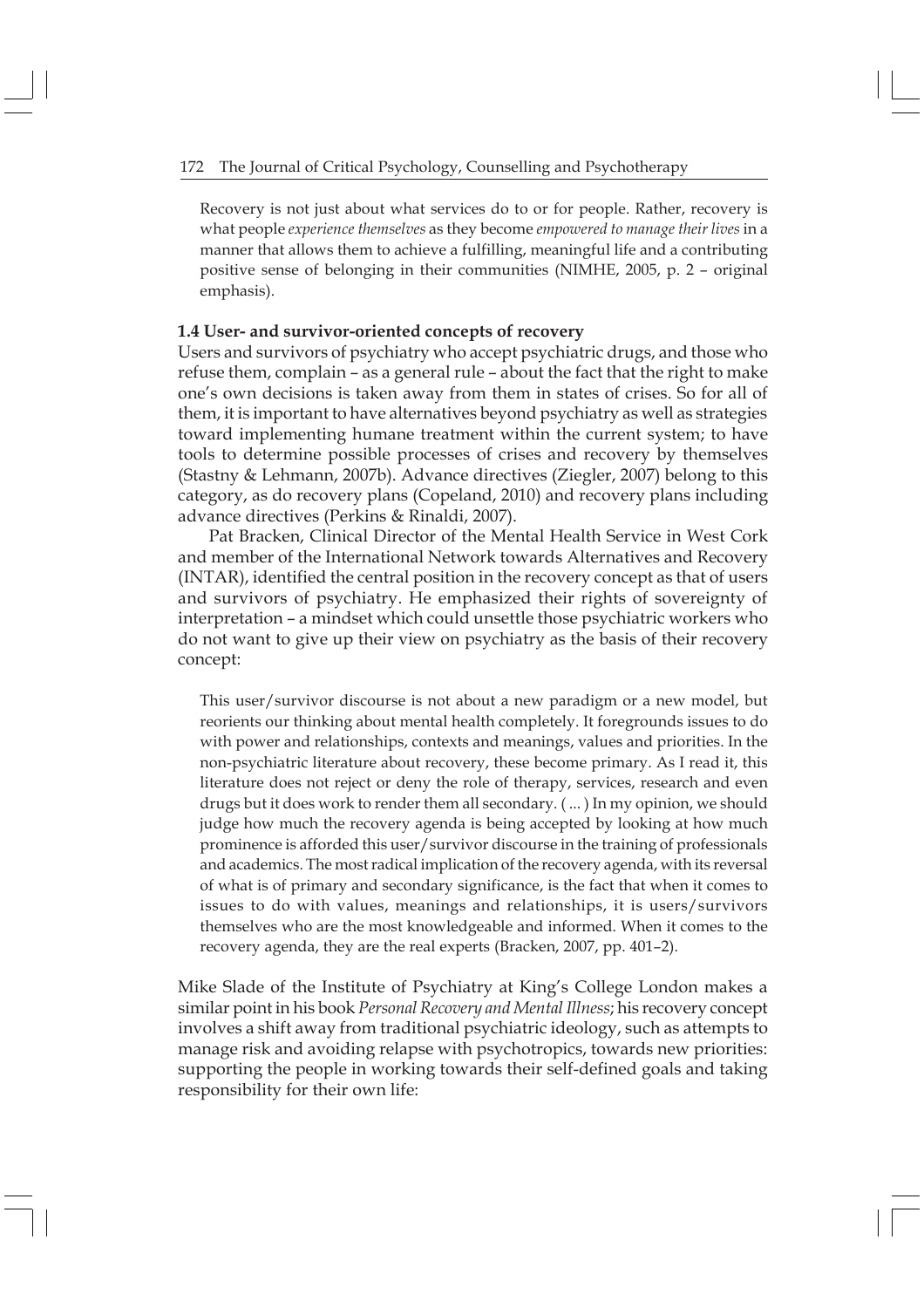Supporting personal recovery requires a change in values. The new values involve services being driven by the priorities and aspirations of the individual, rather than giving primacy to clinical preoccupations and imperatives. This will involve mental health professionals listening to and acting on what the individuals themselves say" (Slade, 2009, p. 3 – original emphasis).

Wilma Boevink, social scientist, Professor of Recovery at the Hanze University of Groningen, and an active member of the Dutch user movement, described how individual stories turn into experiential knowledge from which psychiatric work can also profit:

To me, talking about and working on recovery with others is a political matter. I believe that mental health care users can help and support each other in their recovery to a far greater extent than is currently the case. Only learning from each other's knowledge, gained from our own experiences over so many years, will enable us to make stories in which we can recognise ourselves. Stories from which we can say: 'that is how it is, this is who I am, that is of help to me.' Our stories are not only of value to us. They also offer the possibility for professionals to learn to speak in a new language. A language that both users and professionals understand (Boevink, 2002).

#### 1.5 Psychiatric drugs in the focus of the recovery discussion

In contrast to most psychiatric workers, many users and survivors of psychiatry challenge psychiatric drugs when they discuss recovery or quality of life. Of course, other issues are important, too, like self-stigmatisation, discrimination, withholding appropriate support, the dependence of the psychosocial system on major pharmaceutical companies, and reducing the human being to a psychiatric diagnosis. But one fact is often overlooked: that recovery under the influence of psychiatric drugs is rather unlikely.

The experiences of the Berlin Runaway-house, as reported by Kerstin Kempker in Coming off Psychiatric Drugs, show what people can do without. Community, support, experienced staff (if possible with their own experience of withdrawal) and responsible doctors can help to support needy and changeable users and survivors of psychiatry:

There's a lot of tea-drinking, various herbal teas, and sometimes coffee. The punching bag in the basement is used, even more than the wide fields that stretch from the end of the street to the next village. If you can't sleep at night, you stay up and talk with us or those staying here or with yourself, take a bath, listen to music, read, cook something for yourself. The staff and/or the occupants love to take long evening walks.

The usual reasons for reaching for a pill, with which many who have spent time in psychiatry are familiar, are not found here. This is hard for some to take at the beginning of their stay here, because as much as they want to come off these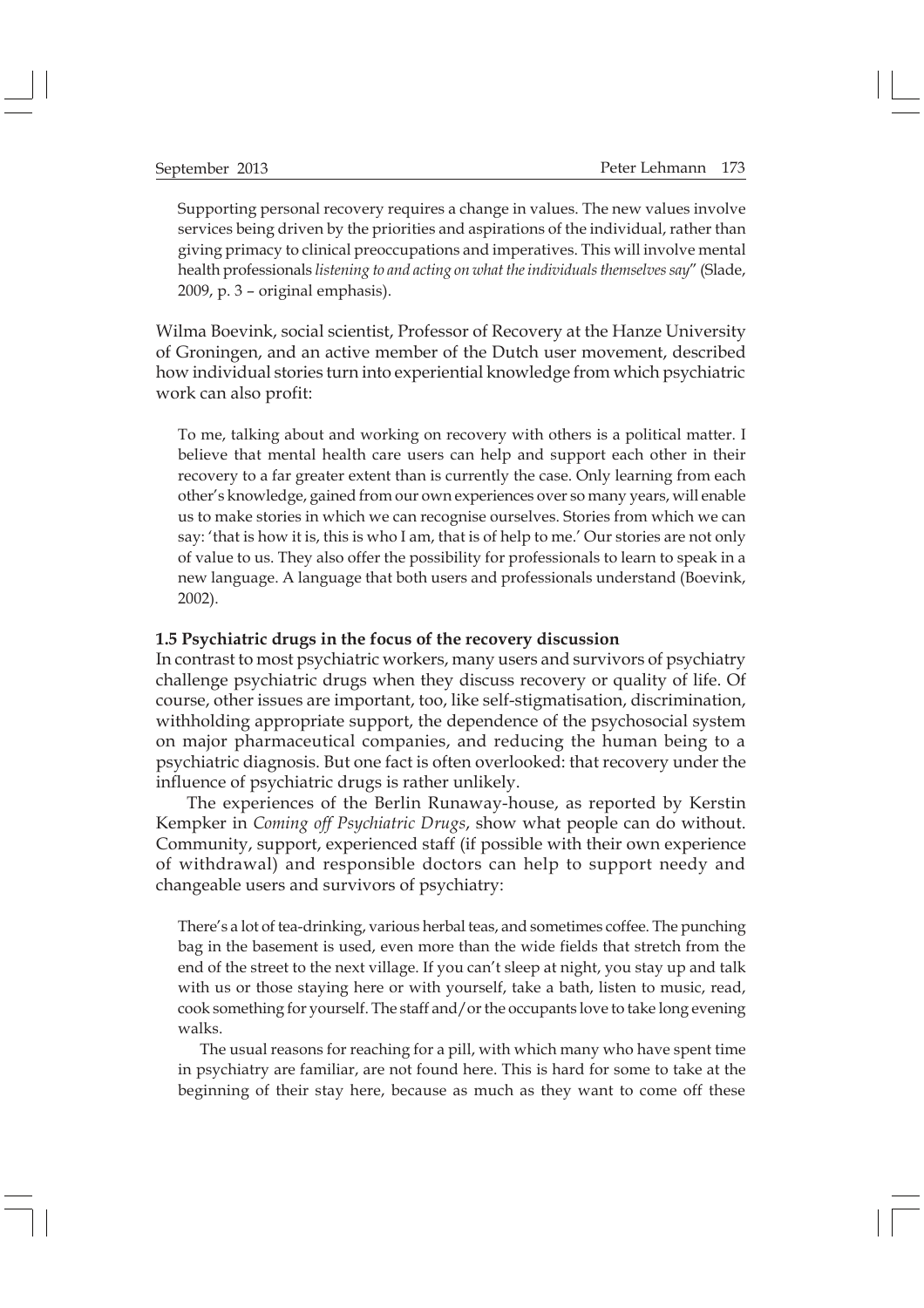psychiatric drugs, the drugs also serve as a 'last crutch' – as something which is there for them when nothing else is there any more. It has proven valuable to offer a place in our 'safe' at such times. We reserve a supply of drugs there for these moments when nothing else works, as a last resort. Just having it on supply is usually enough to ward off its use. On route to the 'safe,' we make ourselves available not as staff who must be bothered for access to prn (pro re nata; when required) medicine, but as people who want to understand what is wrong, and who think of many things besides releasing the burden, bridging the gaps, or finding solutions - and least of all doling out pills. And because most people living here for more than two weeks are not taking psychiatric drugs (60%) and/or withdraw completely or gradually while here (40%), there is a lot of experience that gets shared concerning how one can 'do without,' and all that one can do again 'without' the drugs (Kempker, 2004, pp. 270-1).

Discussing psychiatric drugs should not end in a simple Pro or Con; in the frame of the right on self-determination, as demanded by the movement of users and survivors of psychiatry, it is up to the individual to decide about the benefit of these substances. In 1997, at the conference of ENUSP in Reading (UK), the delegates decided in one vote for a position paper on psychiatric drugs, which said:

Assessing the administration and taking of psychotropic drugs is an especially controversial issue. Taking neuroleptics, antidepressants, lithium, antiepileptics (administered as psychotropic drugs), psychostimulants (administered to children in order to subdue them) and tranquilizers can lead to apathy, emotional deadness, depression, suicidal states, paradoxical agitation, confusion and delirium, intellectual disturbances, loss of creativity, lack of concentration, memory problems, epileptic attacks, weakening of the immune system, hormonal and sexual disturbances, chromosomal and pregnancy damage, blood damage, disturbance of body temperature regulation, heart problems, liver and kidney damage, skin and eye damage, Parkinsonian disturbances, hyperkinesia, muscle cramps, movement stereotypy, or much more. On the other side, many individuals cannot exist in their life-conditions now without taking these psychiatric drugs (Lehmann, 1997, p. 4).

Getting along with one"s current life conditions is not necessarily synonymous with recovery. To speak of recovery in the sense of healing caused by neuroleptics is more than problematic. For decades, psychiatric workers and pharmacologists deny that these substances have any healing effect. Even the term 'antipsychotic effect' would be questionable, according to the Swiss psychiatrist Manfred Bleuler, as it suggests the unlikely assumption that a neuroleptic would work:

independently of its sedating and relaxing still somehow different, directly on the psychosis. The effect of the neuroleptics does not depend on the basic psychic disease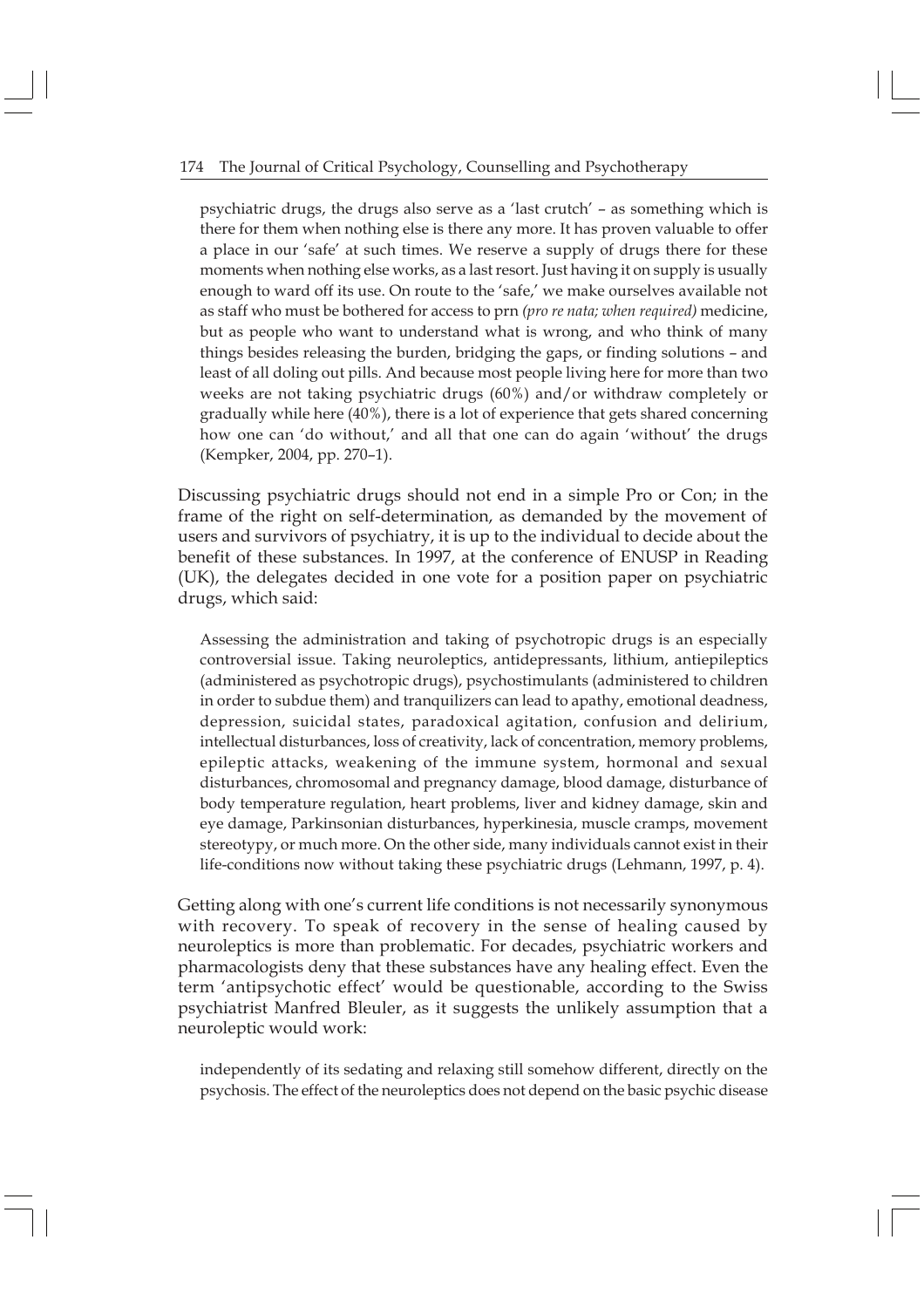the patient is suffering from. Neuroleptics are not specific cures for specific diseases with specific aetiology (Bleuler, 1975, pp. 164-5).

In 1980, Klaus Dörner, one of the most 'progressive' psychiatrists in Germany, and the psychologist Ursula Plog admitted the debilitating effects of neuroleptics. These substances turn the psychiatric patient more or less into a neurological patient, with the appearance and the disablement of a person with Parkinson's disease, (Dörner & Plog, 1980, p. 367). Twelve years later they confirmed:

We temporarily turn the mentally suffering patient into a person with an organic brain disease; with ECT it happens in a more global way, but for a substantially shorter period of time than with pharmacological therapy (Dörner & Plog, 1992, p. 545).

Often mainstream psychiatrists respond that with the newest generations of psychiatric drugs, everything will change. But the modern, so-called atypical neuroleptics (the first of which, clozapine [trade names Clopine, CloSyn, Clozalux, Clozaril, Denzapine, FazaClo, Leponex, Zaponex, Zopine, etc.], was developed in the early 1960s) do not have fewer unwanted effects, even if these drugs are widely preferred since they appear to cause fewer neuromuscular problems. Gerhard Ebner, President of the Swiss Association of Psychiatric Medical Directors (who served on Janssen Pharmaceuticals' Advisory Board regarding the introduction of Risperdal Consta, the first 'atypical' depot neuroleptic), had to admit:

It is not a case of fewer side-effects, but of different ones which can be just as debilitating even if the patient isn't immediately aware of them. Therefore, patients can be more easily motivated to take these drugs because they no longer suffer instantly and as much from the excruciating dyskinesias/extrapyramidal side-effects (Ebner, 2003, p. 30).

#### 1.6 Problems beyond psychiatric drugs

Even if psychiatric drugs - with their risks or unpleasant effects for mind and body - are a burden for psychiatric patients, simply stopping them, whether slowly or abruptly, often is not a sufficient way to cope with one's mental problems. Getting mad is a signal showing the necessity of a change, says Maths Jesperson, a regional secretary of the Riksførbundet för Social och Mental Hælsa (Swedish National Organization of Users and Survivors of Psychiatry):

Madness is no illness to be cured. My madness came to call up a new life for me (Jesperson, 2004, p. 76).

Indeed, those who learn to take feelings seriously, to follow their own intuition and to take notice of and to react to warning signals of a developing crisis, are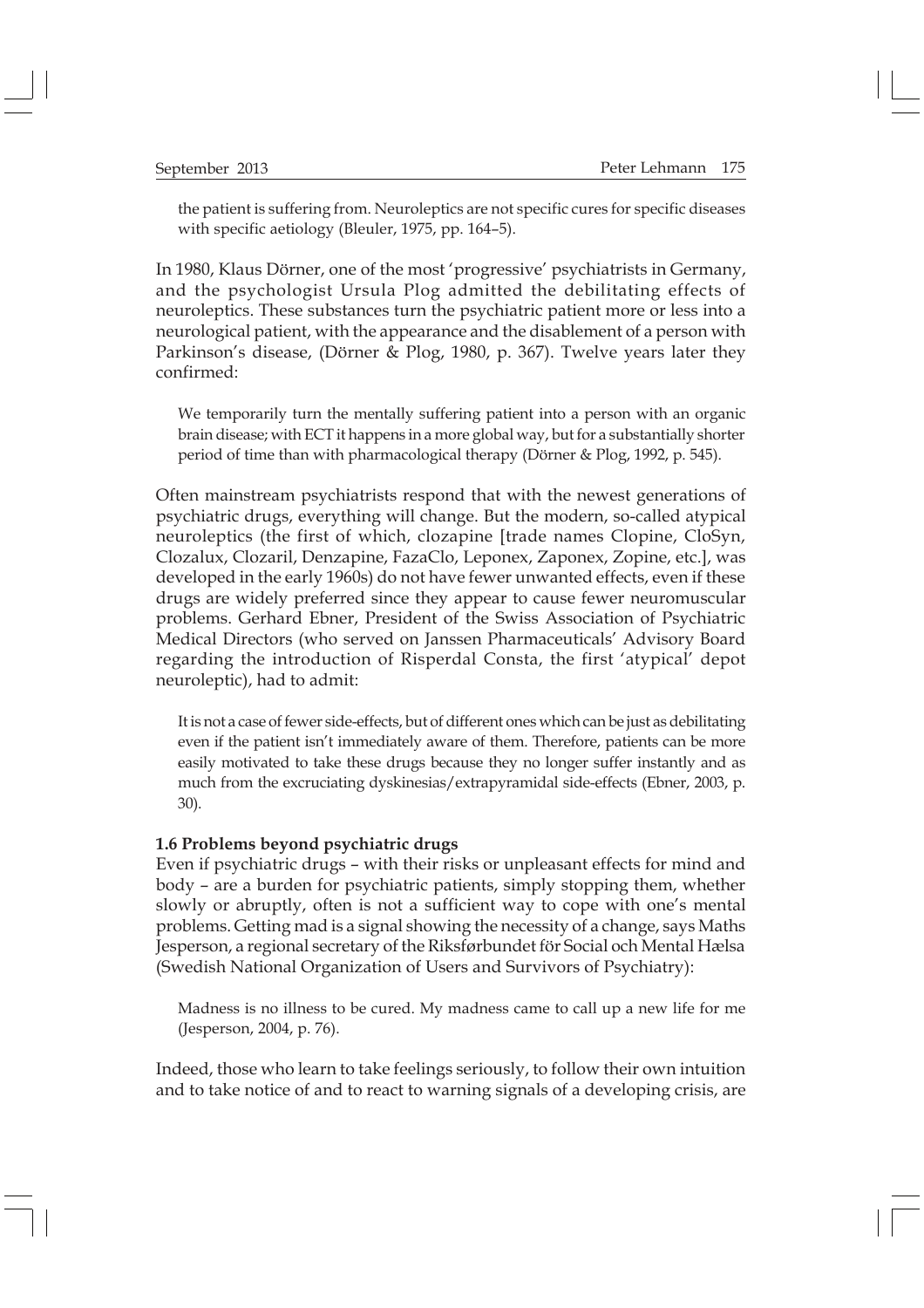more likely to escape the danger of having psychiatric drugs prescribed a second time. When users and survivors of psychiatry understand the connection between violence or abuse and their difficulties, when they understand mad and troubling symptoms and react in alternative ways to crises, it is easier for them to break off emotional involvement from life problems and deal with them. The quest for understanding that begins at the end of an acute phase of madness or depression takes on preventative qualities, as Regina Bellion, a German survivor of psychiatry, says:

Whoever gets to the bottom of his or her psychotic experiences afterwards obviously does not run into the next psychotic phase all too soon (Bellion, 2004, p. 284).

Some co-authors of Coming off Psychiatric Drugs: Successful withdrawal from neuroleptics, antidepressants, lithium, carbamazepine and tranquilizers (Lehmann, 2004), who gave accounts of how they came off psychiatric drugs without once again ending up in the doctor's office, regard it as a fundamental condition to notice their own (co-) responsibility for their lives, their problem-burdened past and their responsibility for their future.

In the same anthology, professional helpers note their humane presence and their availability in the critical moments of coming off as a prerequisite for effective support. But the users and survivors of psychiatry have to do their share in overcoming the problems that can appear when coming off, too. Constanze Meyer, psychologist and psychotherapist in Berlin, knows that this is not always easy:

These solutions have in common that they normally need much time and an active confrontation with the own situation and the own attitudes and patterns of behavior (Meyer, 2004, p. 253).

The problems which led to administration of psychiatric drugs may return when people stop taking them for different reasons, so it is important to understand the reasons for one's problems. Experiences within the self-help movement of users and survivors of psychiatry show that the belief that it was the 'evil others' (neighbours, husband, wife, parents, family doctor, psychiatrist, police, psychosocial services, etc.) or the 'mental illness' (metabolic disturbance, genetic disposition, vulnerability, etc.) that led to the administration of the psychiatric drugs in the first place can prevent or make it more difficult for people to take full responsibility for their own lives, since the habit of looking for someone or something to blame is hard to break. Mental crises - like physical crises - offer a chance for change; in fact, they demand it. This calls for dealing with one's own history, whether in dialogue with oneself, in a self-help group, with friends, relatives, or therapists, as long as they are free of the baggage of psychiatric beliefs and power play.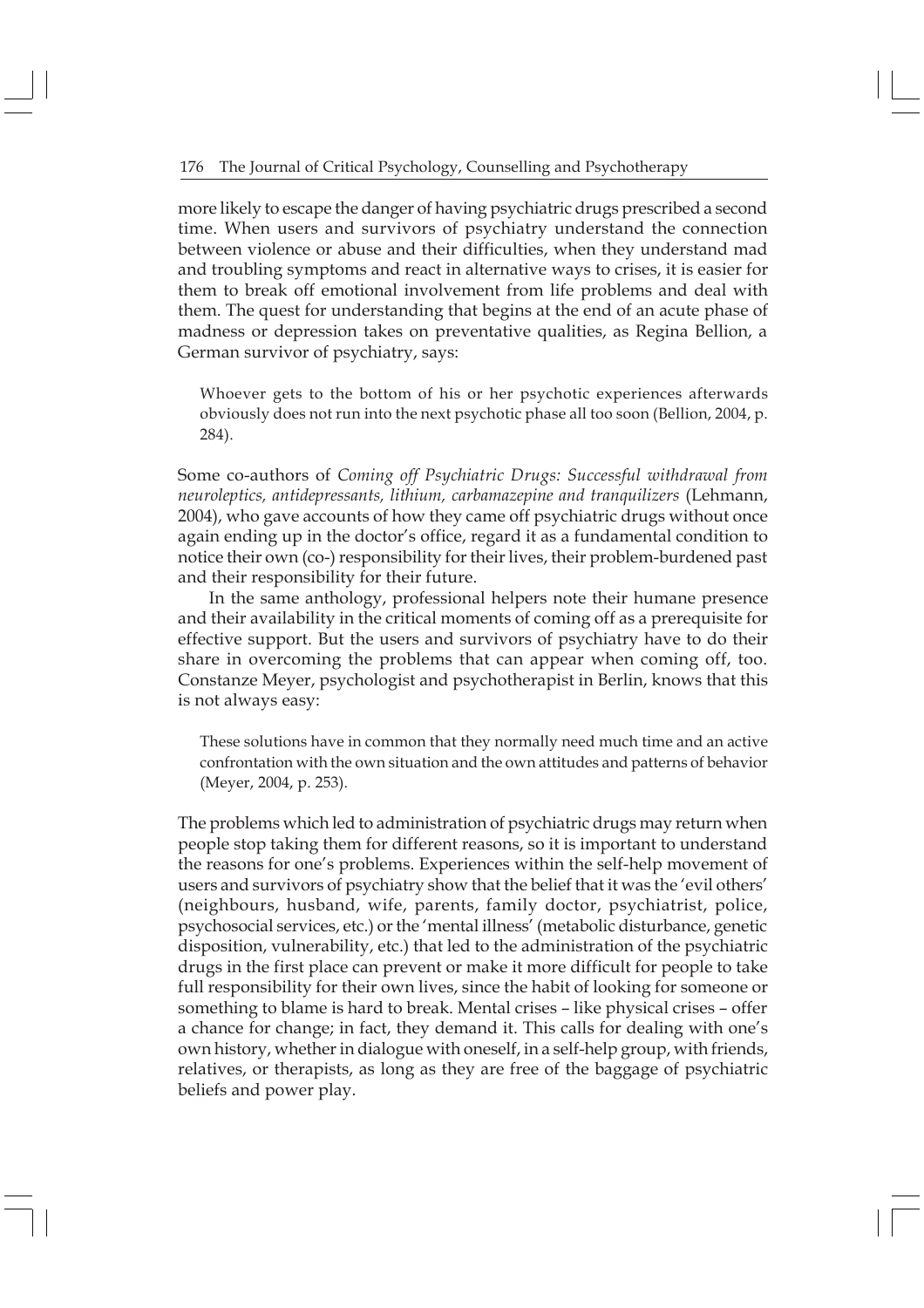Marc Rufer, a Swiss doctor and psychotherapist, who in his practice saw many consumers of psychiatric drugs who were willing to come off them, appealed to professionals to provide support, not only in the physiological withdrawal process, but also in working through their stories and history:

The individuals themselves have to understand what has happened to them, what they experienced and why they reacted this way rather than another way. Where does the problem lie, how did it develop, what triggered the worsening of the problem which led to the need for help or to conspicuous behavior? It is vital that this subject is dealt with and that it is dealt with in depth. What happened? Who was involved? Has it to do with school, work, parents, relationship, sexuality? Has it to do with jealousy, dependency, addiction? Has it to do with problems of performance, for instance the feeling, the fear, or even the certainty of not performing satisfactorily, of not meeting the demands and expectations of parents, teachers, or partners? Has it to do with the fear of not passing exams, of not earning enough, of not being a satisfactory sexual partner? Has it to do with growing up, with a child leaving home? Is it about loneliness, the impossibility of approaching other people or developing relationships with other people and maintaining these relationships? These are questions which we can all agonize over. If they increase, if they remain unresolved for a long time, they are capable of leading to states of madness. Where is the delicate point which led to the calamitous development? All this needs

to be clarified, with self-reliance being the main aim as well as the knowledge: !From now on I can avoid such developments. I am in control, it is in my hands. I do not need any doctor, any medication or institution " (Rufer, 1990).

Mainstream psychiatrists would probably not agree with Rufer, as they see mental problems largely as symptoms of brain disorders. According to Pat Bracken and colleagues, reducing emotional problems to neurological problems prevents recovery:

Reductionist models fail to grasp what is most important in terms of recovery. The evidence base is telling us that we need a radical shift in our understanding of what is at the heart (and perhaps soul) of mental health practice. If we are to operate in an evidence-based manner, and work collaboratively with all sections of the service user movement, we need a psychiatry that is intellectually and ethically adequate to deal with the sort of problems that present to it (Bracken et al., 2012, p. 432).

#### 1.7 Psychiatric drugs or recovery?

All people, but especially people who decide to try to recover with psychiatric drugs, should know that the life expectancy of psychiatric patients is reduced by  $-$  on average  $-$  two to three decades (Ösby et al., 2000; Colton & Manderscheid, 2006; Manderscheid, 2006; 2009; Aderhold, 2007; Weinmann et al., 2009; Chang et al., 2011; Lehmann, 2012) and that for three decades, the mortality rate has continued to grow (Saha et al., 2007, p. 1126).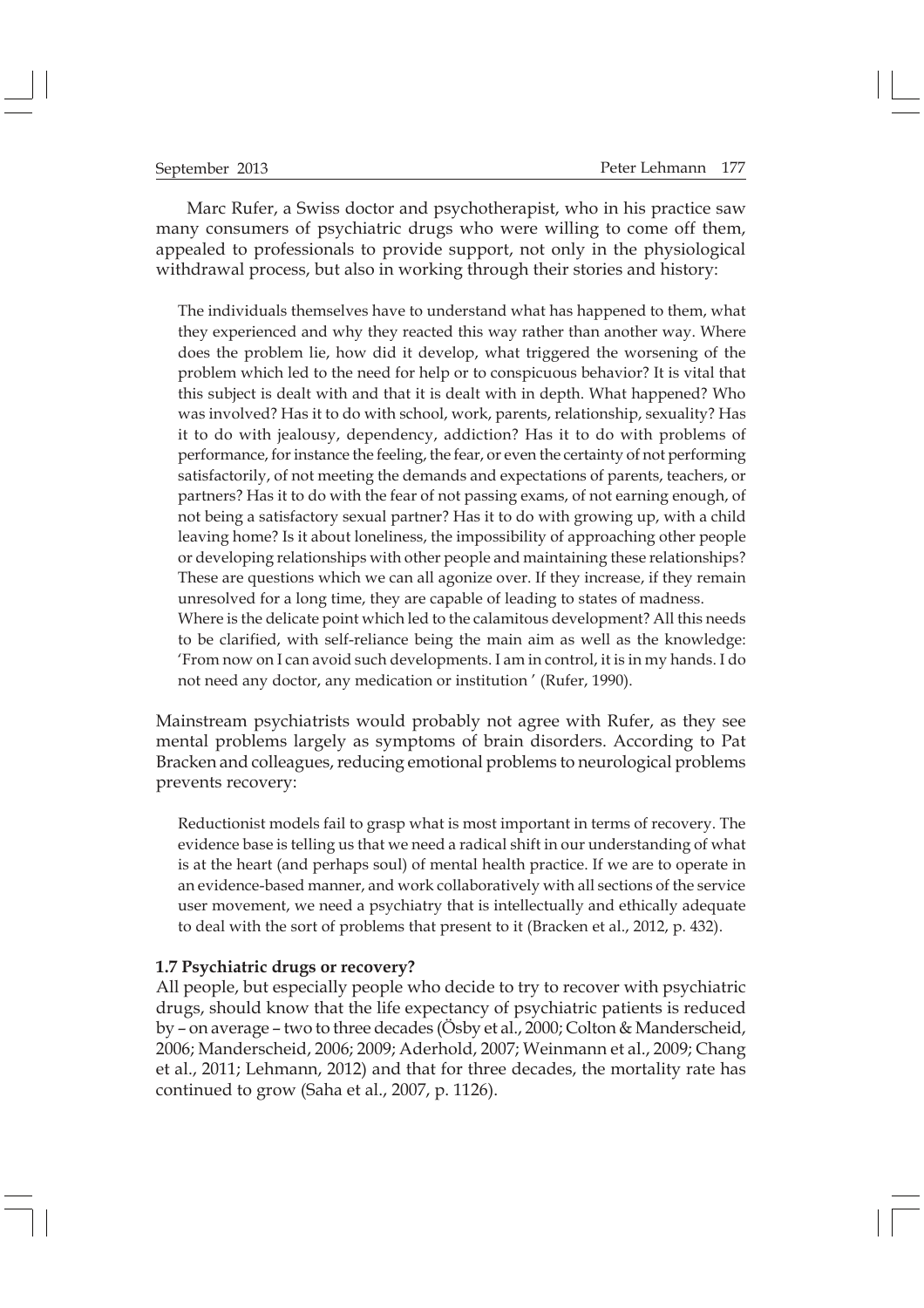While you can discuss without end the role of psychiatric drugs in the early deaths of psychiatric patients, if psychiatric workers, nurses included, are interested seriously in recovery processes, they should inform their patients and their relatives about the possible unwanted effects especially of neuroleptics, the most risky group of psychiatric drugs. In general, they are administered without informed consent, especially without information about unwanted effects which could be identified as early warning symptoms for developing chronic and lethal diseases. Without being able to identify these warning symptoms, the patients, their relatives, supporters and carers cannot react appropriately in case of these effects, but rapid response would be life-saving (Lehmann, 2013).

Users of psychiatry and psychiatric workers should seek information in time and think carefully about the risks and possibilities of coming off psychiatric drugs, especially when the drugs have been administered long-term. And if the decision is to withdraw, then they should come off step by step, when required (Lehmann, 2004). Too-rapid withdrawal of neuroleptics can cause chronic damage. If, at withdrawal, psychotic symptoms appear, this could point to developing (organic-based) supersensitivity psychoses, which might become chronic by further administration of neuroleptics and make each recovery process impossible; so it would be important to use non-neuroleptic methods to alleviate withdrawal symptoms.

Of course, antidepressants can also trigger chronic problems. One is the danger of dependence. In the early 1970s doctors expressed the suspicion that antidepressants lead to depression becoming chronic (Irle,  $1974$ , pp.  $124-5$ ). Meanwhile, the study led by Paul Andrews (2011) in the Department of Psychology, Neuroscience & Behaviour at the McMaster University in Hamilton, Ontario (Canada), showed that synthetic antidepressants interfere with the brain"s natural self-regulation of serotonin and other neurotransmitters, and the brain can overcorrect once medication is suspended. Therefore, new depression would be triggered, Andrews explained:

We found that the more these drugs affect serotonin and other neurotransmitters in your brain - and that's what they're supposed to do - the greater your risk of relapse once you stop taking them. ( ... ) All these drugs do reduce symptoms, probably to some degree, in the short-term. The trick is what happens in the long term. Our results suggest that when you try to go off the drugs, depression will bounce back. This can leave people stuck in a cycle where they need to keep taking antidepressants to prevent a return of symptoms (quoted after Patients, 2011).

Andrews and colleagues concluded that it is important to inform patients about the risk of dependency before the administration of ADMs (antidepressant medications):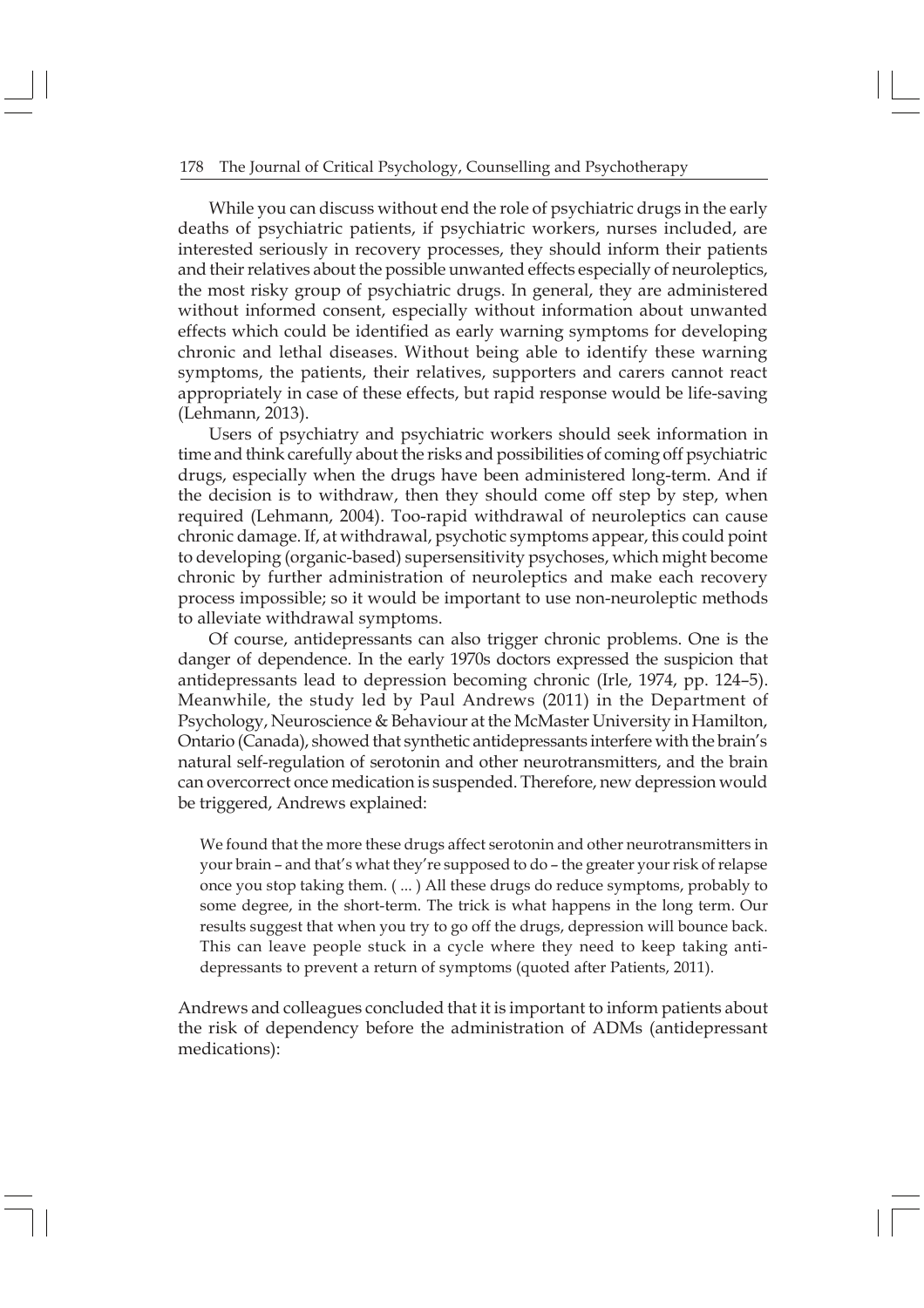Drugs that promote the risk of relapse or withdrawal upon discontinuation can cause dependence on the drug to prevent the return of symptoms. Consequently, such drugs must be managed carefully and patients must provide informed consent for their use. ADMs are sometimes prescribed to people with alcohol or illicit drug dependencies, because the use of such substances to medicate feelings of anxiety and depression is thought to play a role in the dependency. Ironically, the use of ADMs to help people wean off such substances might merely replace one dependency with another (Andrews et al., 2011, p. 15).

The reason for this dependency lies in the down-regulation of the serotoninand noradrenalin receptors as a reaction to the artificial levels of transmitters in the synapses caused by the antidepressants; the receptors become insensitive and degenerate. In 2012, Andrews and colleagues explained once more:

It is a principle of evolutionary medicine that the disruption of evolved adaptions will degrade biological functioning. Because serotonin regulates many adaptive processes, antidepressants could have many adverse health effects. For instance, while antidepressants are modestly effective in reducing depressive symptoms, they increase the brain's susceptibility to future episodes after they have been discontinued. Contrary to a widely held belief in psychiatry, studies that purport to show that antidepressants promote neurogenesis are flawed because they all use a method that cannot, by itself, distinguish between neurogenesis and neuronal death. In fact, antidepressants cause neuronal damage and mature neurons to revert to an immature state, both of which may explain why antidepressants also cause neurons to undergo apoptosis (programmed death) (Andrews et al., 2012).

Referring to the serotonin re-uptake-inhibitors (SSRI) Marc Rufer warned long ago:

In the long-term, the effect of serotonin is weakened. If the serotonin deficiency hypothesis of depression were correct then the SSRI should cause very severe depression (Rufer, 1995, p. 144).

Neuroleptics and antidepressants should be a focus of the recovery discussion, not only because of their risks, but because they can also inhibit self-healing tendencies. With the first systematic self-experiments with the neuroleptic prototype chlorpromazine (trade names Clonactil, Largactil, Thorazine, etc.,) in the early 1950s, Klaus Ernst of the Psychiatric University Clinic Zurich came to this conclusion. After testing neuroleptics on himself and his wife Cécile, he pointed out the doubleedge effects of modern neuroleptic symptom suppression. His detailed description gives an idea of why the opportunity for and support of recovery and successfully conducting psychotherapy that aims at resolving conflicts under psychiatric drugs, especially neuroleptics, is so compromised: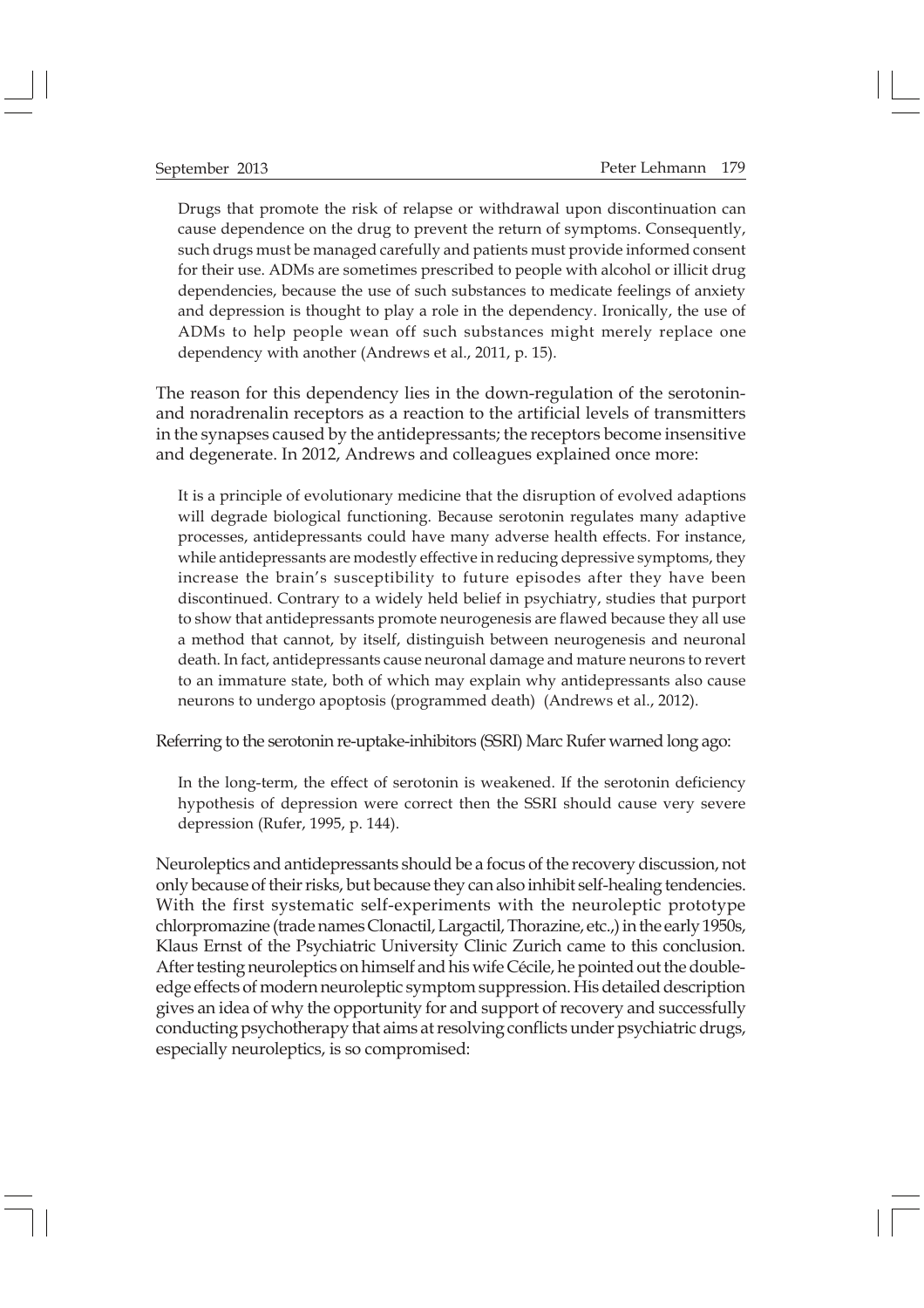But it is certain that the drug suppresses the entire affective spectrum and not merely its pathological elements. Such a broad suppression might also affect impulses issuing from our self-healing tendencies. Individual, albeit, irreproducible impressions of acute patients led us to wonder whether the medicinally caused apathy did not in fact lead to a solidification of the psychotic development, affecting both relapse and remission (quoted after Itten, 2007, p. 244).

The list of potential drug-caused damages should be the focus of those who think about the facts which enable or prevent recovery processes. Negative reports about the effects of psychiatric drugs, however, are unwanted in a field which is dominated by the major pharmaceutical companies and their financial interests and is meaningfully influenced by them (Mosher, 1998). This problem appeared, for example, at the conference 'Alternatives 2011 - Creating Our Own Communities of Wellness and Recovery' in Orlando, Florida, which was financed by the Substance Abuse and Mental Health Services Administration (SAMHSA), part of the US Department of Health and Human Services. In her inaugural address Pamela Hyde, director of SAMHSA, complained about the reduced life expectancy by - on average - 25 years of psychiatric patients, who have to deal with obesity and diseases like diabetes of heart diseases. She called for a national dialogue with slogans like 'Behavioral health is essential to health! - Treatment is effective! - Prevention works! - People recover!' (Hyde 2011). Her administration even distributed information sheets of different organisations, among others, from the American Heart Association and the American Stroke Association, about metabolic syndrome and heart diseases, and from American Diabetes Association about life with diabetes. In these leaflets, different possible risk factors were listed; significantly, psychiatric drugs were absent. Further, SAMHSA distributed so-called KITs (Knowledge Informing Transformation) to support recovery: leaflets with titles like 'Illness Management and Recovery - Providing information, support and skills to promote recovery, and other advice'; for example:

Strategies to help people who choose to take medication tailor the medication schedule to best fit their daily routine. ( ... ) New strategies to help them manage their stress, and significantly improve their lives. ( ... ) Relapse prevention plans to spot early warning signs of a coming relapse and think through ways to prevent relapses ( ... ). This KIT and all of the Evidence-Based Practices KITs are recoveryorientated - created with the goal of helping people with behavioral health conditions to live fulfilling lives and contribute to their communities while striving to reach their own full potential (SAMHSA, 2011).

Hints for the conference participants (among them many consumers of psychiatric drugs), that all the named health problems can be caused by psychiatric drugs, that psychiatric drugs can have serious recovery hindering effects, that, for example, Eli Lilly  $\&$  Co., the pharmaceutical company which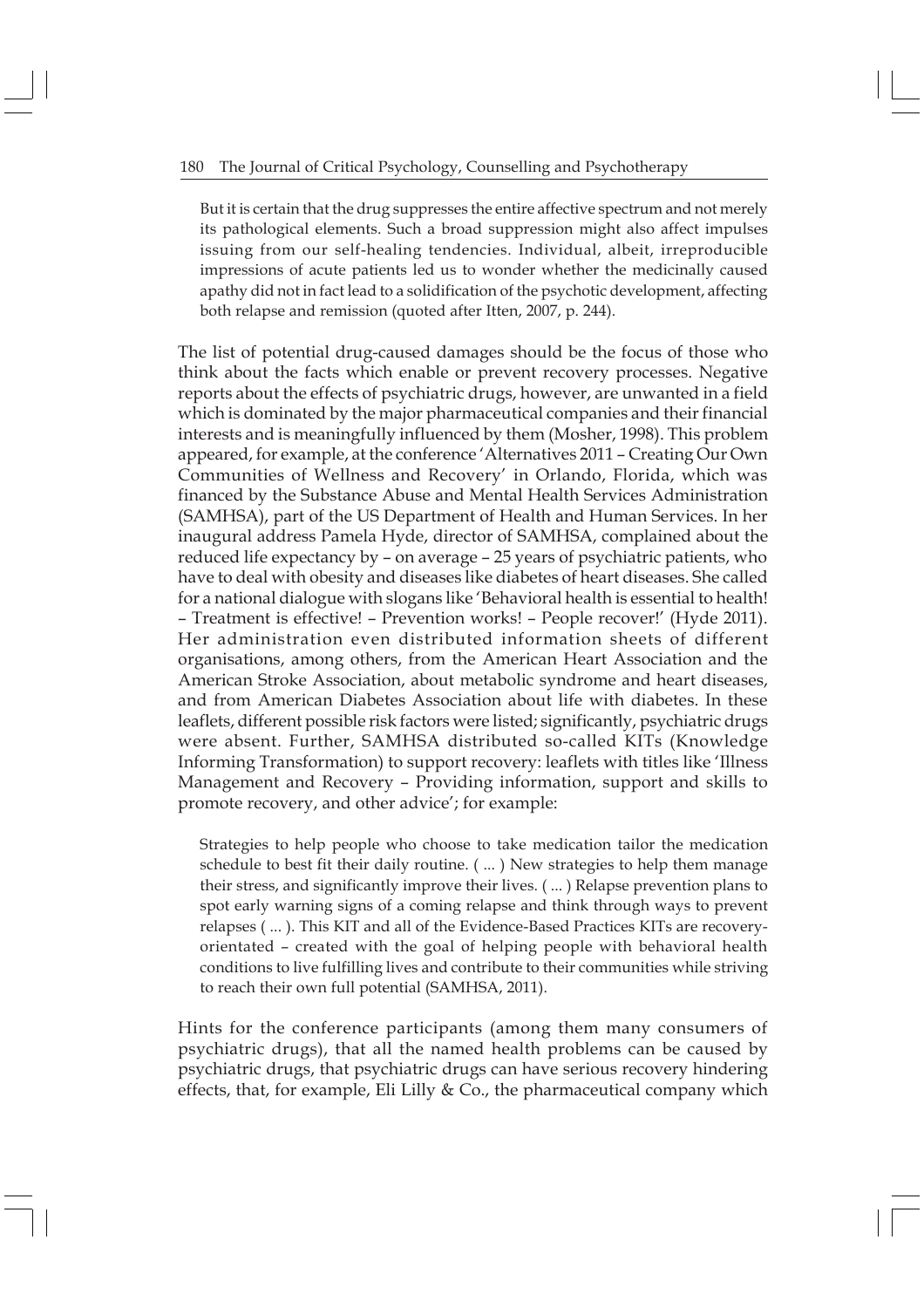produces Zyprexa, paid 690 million US-\$ to settle some 8,000 lawsuits filed by people who reported that taking the neuroleptic Zyprexa resulted in unwanted weight gain, diabetes, other metabolic diseases, and death (Frank, 2005), were missing. The major pharmaceutical company Janssen Pharmaceuticals, Inc., operates in the same way. In August 2012, the firm wrote in its newsletter Choices in Recovery:

Research has shown that the life expectancy for people living with a serious mental health condition is, on average, 25 years shorter than the general population. Heart disease, diabetes, respiratory diseases, and infectious diseases (such as HIV/AIDS) are the most common causes of death among this population (Janssen Pharmaceuticals, 2012a).

People should improve their total wellness, Janssen Pharmaceuticals, Inc., advised, and made these suggestions:

Eat more healthfully (e.g., eat more fruits/vegetables) / Smoke less / Quit smoking / See a primary care physician for a yearly physical exam / Work on getting better rest/sleep / Begin a light exercise program (if your doctor approves)  $(\,\ldots)\,$  Talk to your doctor about medication options (ones you can take daily or every few weeks) / Learn more about your condition / Communicate openly and honestly with the doctor / Try to remain hopeful! (Janssen Pharmaceuticals, 2012b).

But no word that the mentioned diseases could be caused by their neuroleptics and that wellness could improved by coming off the neuroleptics. If you read medical literature carefully, you can see on the other hand, that medical opinion on continued administration of neuroleptics is split. In 1977, George Simpson from the Nathan Kline Psychiatric Institute in Orangeburg, New York, was the first psychiatrist to disclose:

The best treatment, at the moment, is the gradual withdrawal of neuroleptics with the substitution of minor tranquilizers to relieve anxiety. The potential of neuroleptics to produce dyskinesia, a serious complication, in a considerable number or patients would indicate that an attempt should be made to withdraw in every patient (Simpson, 1977, p. 6).

Because of the dependence risk of minor tranquilizers (benzodiazepines), today Simpson might suggest a less dangerous substitute for neuroleptics. Hanfried Helmchen from the Psychiatric University Hospital in Berlin, a man who can be seen as a strong supporter of long-term neuroleptic treatment, expressed himself back in the 1980s in a discussion among colleagues in a notably sceptical tone:

When looking back on the 25 years since neuroleptics have been made available to us, it can be concluded that indication predicators for a neuroleptic treatment have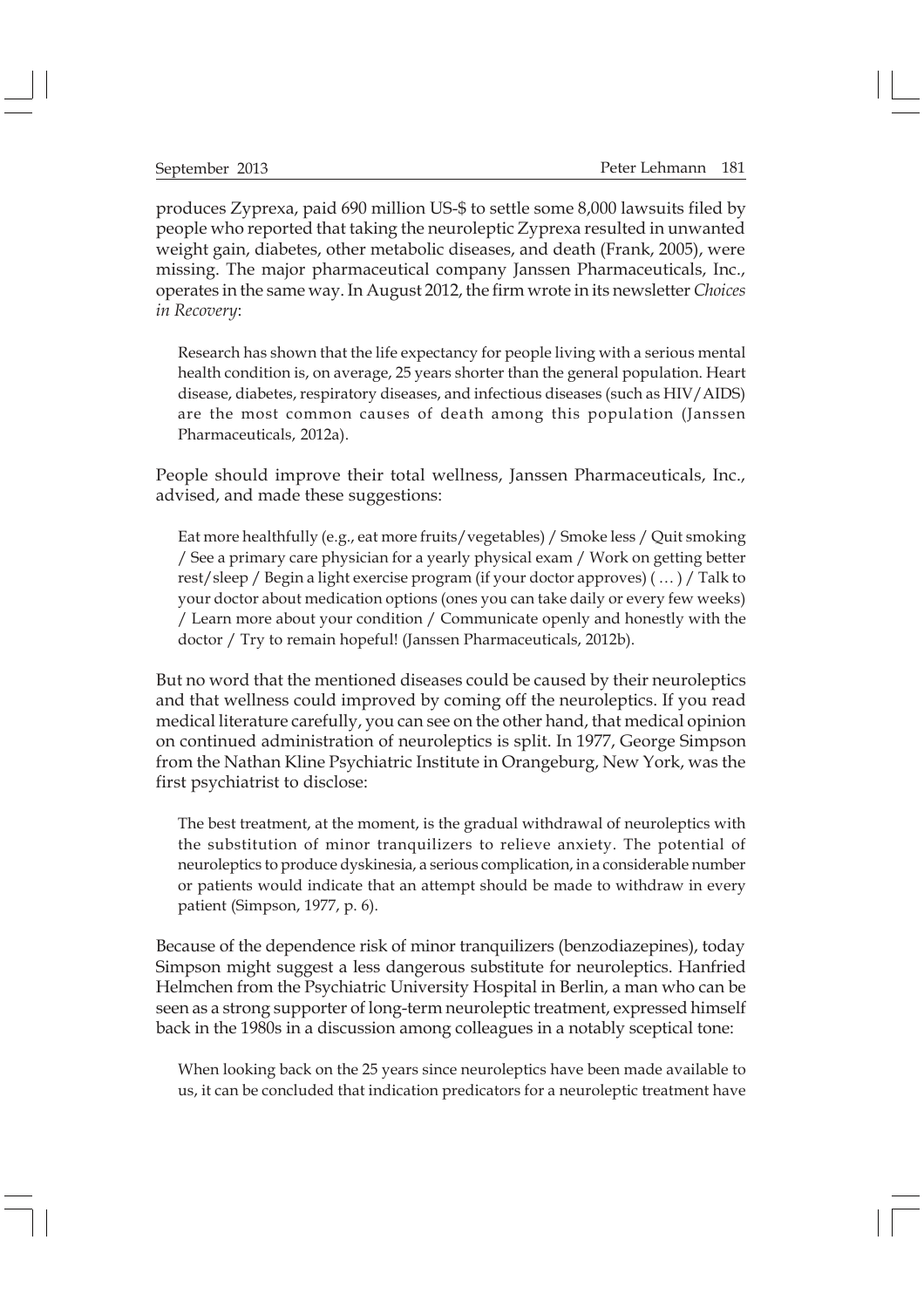not been found but are essential. There are clearly patients who remain symptomfree even without neuroleptics, and there are those who continue to display symptoms while gaining no benefit from neuroleptic therapy and who become even more handicapped (Helmchen, 1983).

Karl Leonhard from the Psychiatric Department of the Humboldt-University in Berlin considered it malpractice if prescribed neuroleptics are not soon thereafter withdrawn again:

Today I unfortunately see very many cases of cycloid psychosis that remain in a toxic, pathological state because of constant medication, but which would be perfectly normal without medication. If one could prevent the development of further phases of psychosis with constant medication, then this practice would be justified, but unfortunately that is not the case. Thus those patients who would be healthy for extended periods, or perhaps forever, are held in a permanently toxic state... (Leonhard, 1980, p. 3).

Following his long-term study as far back as 1972, Manfred Bleuler saw no indication of an improved course or conclusion in patients following long-term treatment with neuroleptics. In fact the opposite seemed to be the case:

Not one single patient, who – healed or improved – lived outside of the clinic over years or permanently, has ever taken long-term drugs. The assumption, that the majority of improved schizophrenics would stay improved on the long term only under the influence of neuroleptic drugs, is an error. First of all it is an error to assume that announcing relapses after remissions could be avoided by neuroleptic drugs. There are permanent remissions in great quantities and there are relapses under the influence of neuroleptics in great quantities (Bleuler, 1972, p. 366).

In 1995, Patricia Gilbert and colleagues in the Psychiatric Department of the University of California in San Diego published a meta-analysis in which they looked at 66 studies conducted between 1958 and 1993 on almost 5,600 persons. They summed up the problems of the continued administration of neuroleptics for the treating physician:

The issue of prolonged neuroleptic treatment in a patient with chronic schizophrenia places the clinician on the horns of a dilemma. Since neuroleptic treatment does not cure schizophrenia, a large majority of such patients need long-term treatment. At the same time, prolonged use of these drugs carries a high risk of adverse effects, including TD (tardive dyskinesia). It is therefore recommended that continued prescription of antipsychotic drugs over a long period not be undertaken without adequate justification for both clinical and legal purposes. This may imply attempts at neuroleptic withdrawal. Drug withdrawal, however, is associated with a risk of psychotic relapse. To complicate matters further, a number of patients withdrawn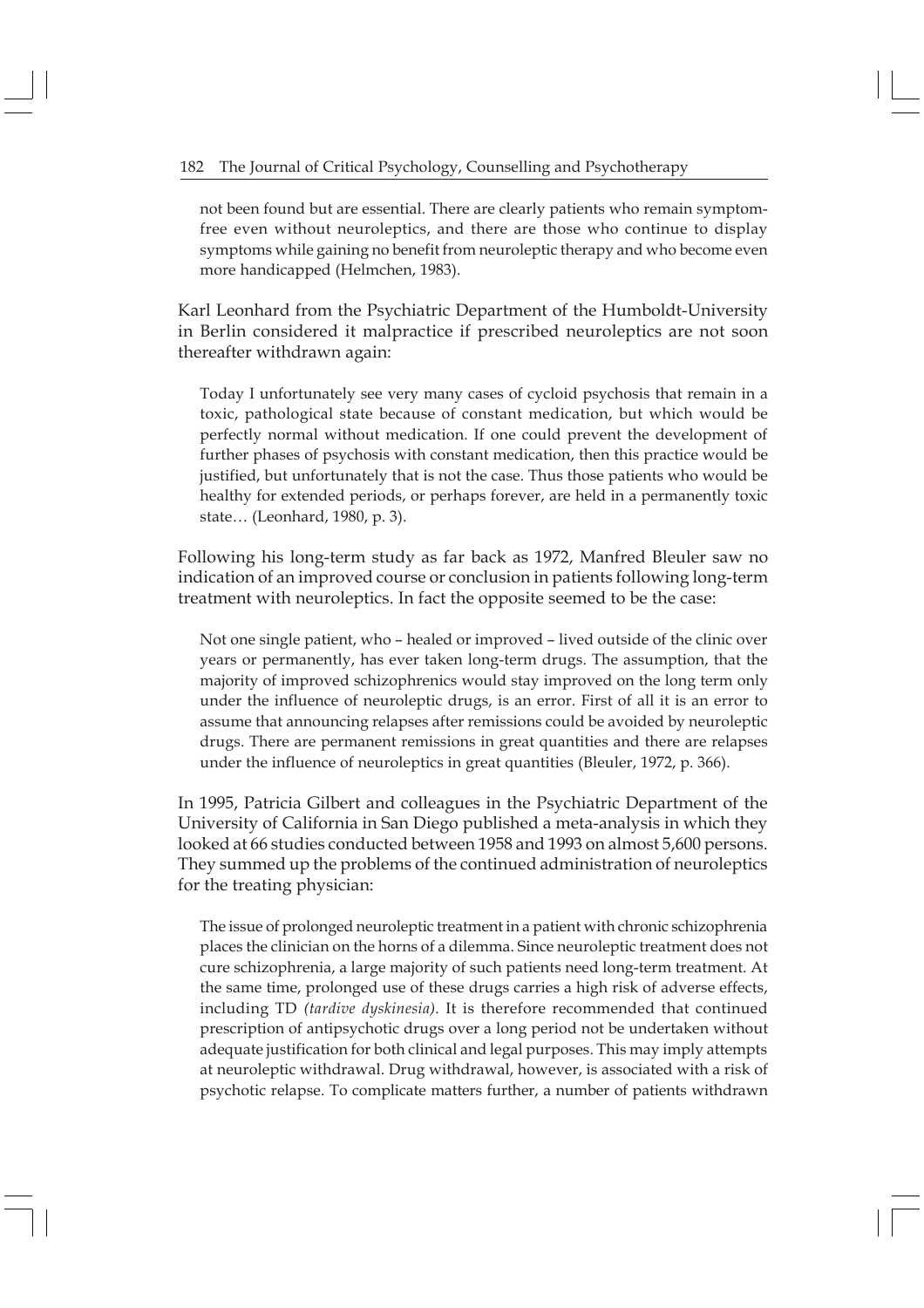from antipsychotic therapy do not experience relapse, at least over a short period, while some patients maintained on therapy do experience relapse (Gilbert et al., 1995, p. 173).

Both psychotherapeutic treatment providers and biologically-oriented psychiatrists admit in internal discussions that they do not know whether neuroleptics in individual cases actually help or cause damage. William Carpenter and Carol Tamminga from the Maryland Psychiatric Research Center in Baltimore, who provided the opportunity of a controlled withdrawal, came to the conclusion:

Although adverse events, such as suicide, dissatisfied patients or relatives, loss of job, deteriorating course, and brain abnormalities, can all be observed during drug withdrawal, each of these is also commonly encountered in the clinical care of medicated patients! (Carpenter & Tamminga, 1995, p. 193).

#### 1.8 Addressing contradictions

To speak about recovery without mentioning the risks of psychiatric drugs is good for the interests of the pharmaceutical industry which, in societies with free markets, understandably is primarily oriented to profits. If their products can be praised as recovery-promoting it is good for sales.

With this approach, the new, tendentious emancipatory recovery concept is bent. Existential problems are veiled from psychiatric patients, their relatives, carers and the interested public; the inherent contradictions are made taboo. Such a domesticated concept of recovery can easily be integrated into the system of mainstream psychiatry, without practice having to change. Patients will be damaged further by psychiatric drugs, or - if the drugs are not recognised as seriously risky - will accrue additional health burdens in addition to their existing vulnerability, which also reduce their life expectancy so much.

If the disturbing effects of psychiatric drugs, which make recovery more difficult or obstruct or prevent it, are ignored, and the associated recovery concept cannot be taken seriously any longer, then recovery would become an empty notion. Existing contradictions, which would have to be part of the recovery discussion, lie in the entire psychiatric field: open and taboo damages caused by psychiatric drugs, particularly neuroleptics, and brain damage caused by electroshock, as well as other factors, which obstruct recovery processes. Concepts of recovery which try to exclude these factors should be regarded as typical psychiatric labelling fraud. In a fair discussion, at least the different approaches of recovery – taking psychiatric drugs or of recovery by coming off psychiatric drugs - should be shown openly. People could then make their own informed decisions about how to proceed.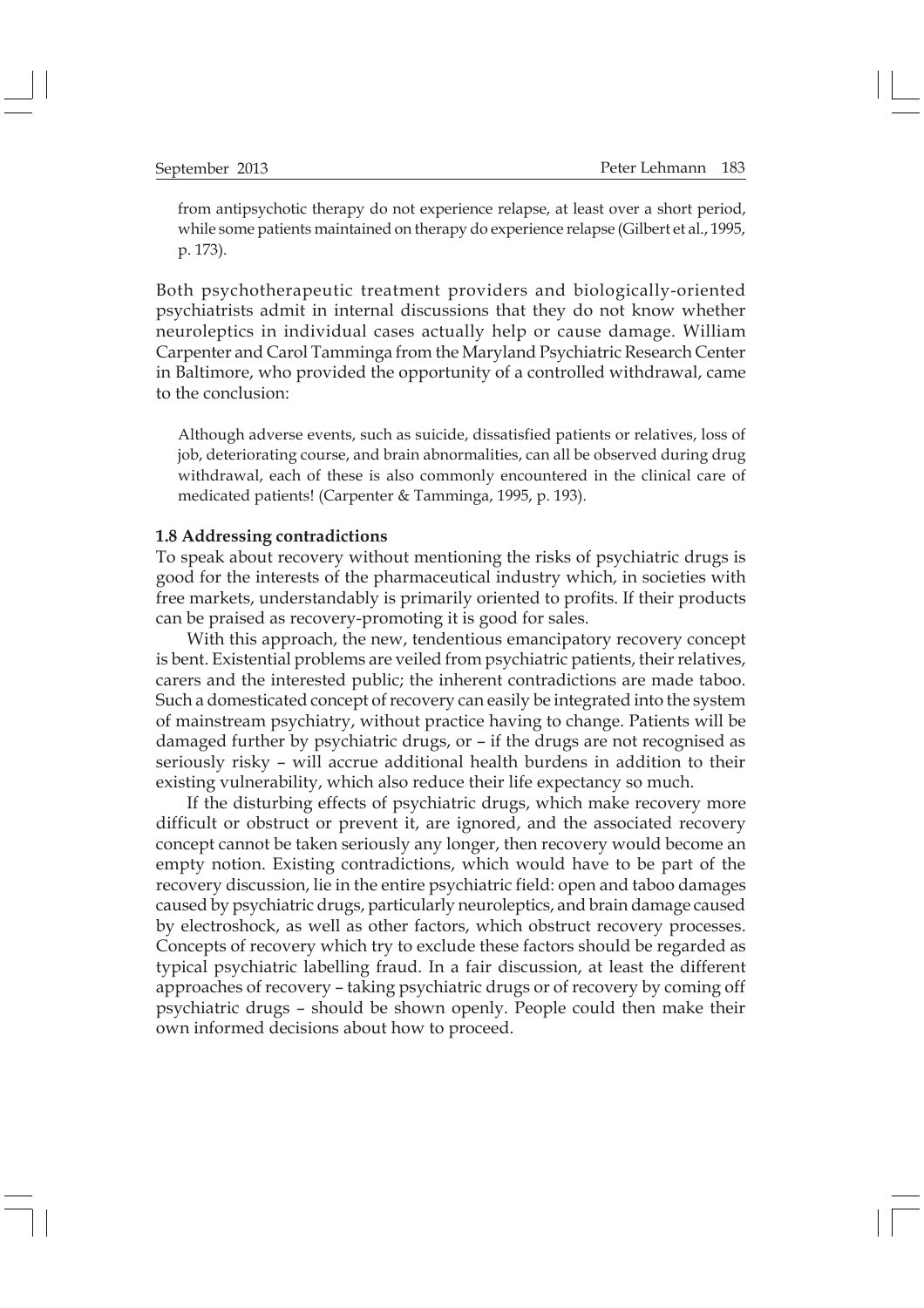#### Author note

All translations of the German citations into English are made by the author or by translators. Explanations in italics are written by the author.

Translation by Mary Murphy. Thanks to Deutsche Klassenlotterie Berlin and Der Paritätische Wohlfahrtsverband Berlin for funding the translation. Thanks to Darby Penney for support in translation matters.

### Conflict of Interest

The author has no actual or potential conflict of interest including any financial, personal or other relationships with other people or organizations within a quarter of a century of beginning the work at this article that could inappropriately influence, or be perceived to influence, his work. Especially he does not have any connection to the pharmaceutical industry and to organizations that are dependent on them, nor to Scientology, their subgroups or other sects of whatever colour.

#### References

- Aderhold, V. (2007, January). Neuroleptics: Effects, risks, education and treatment contexts. Unpublished manuscript. Retrieved on October 27, 2012 from www.peter-lehmannpublishing.com/articles/others/pdf/aderhold\_neuroleptics.pdf.
- Amering, M. & Schmolke, M. (2012). Recovery Das Ende der Unheilbarkeit. 5th edition. Bonn: Psychiatrie Verlag.
- Andrews, P.W., Kornstein, S.G., Halberstadt, L.J., Gardner, C.O. & Neale, M.C. (2011). Blue again: Perturbational effects of antidepressants suggest monoaminergic homeostasis in major depression. Frontiers in Psychology, 2, article 159. Retrieved on October 27, 2012 from www.ncbi.nlm.nih.gov/pmc/articles/PMC3133866/?tool=pubmed.
- Andrews, P.W., Thomson, J.A., Amstadter, A. & Neale, M.C. (2012). Primum non nocere: An evolutionary analysis of whether antidepressants do more harm than good. Frontiers in Evolutionary Psychology, 3, article 117; doi: 10.3389/fpsyg.2012.00117. Published online on April 24, 2012.
- Anthony, W.A. (1993). Recovery from mental illness: The guiding vision of the mental health service system in the 1990s. Psychosocial Rehabilitation Journal, 16(4), 11-23.
- Bellion, R. (2004). After withdrawal, the difficulties begin. In P. Lehmann (Ed.), Coming off psychiatric drugs: Successful withdrawal from neuroleptics, antidepressants, lithium, carbamazepine and tranquilizers (pp. 279-90). Berlin / Eugene / Shrewsbury: Peter Lehmann Publishing.
- Bleuler, M. (1972). Die schizophrenen Geistesstörungen im Lichte langjähriger Kranken- und Familiengeschichten. Stuttgart: Thieme Verlag.
- Bleuler, E. (1975). Lehrbuch der Psychiatrie. 13<sup>th</sup> edition, revised by M. Bleuler. Berlin / Heidelberg / New York: Springer Verlag.
- Boevink, W. (2002, November 14). Two sides of recovery. Lecture to the  $10<sup>th</sup>$  Triptych Congress, Roermond, The Netherlands. Retrieved on October 27, 2012 from www.peter-lehmannpublishing.com/articles/boevink/recovery.htm.
- Bracken, P. (2007). Beyond models, beyond paradigms: The radical interpretation of recovery. In P. Stastny & P. Lehmann (Eds.), Alternatives beyond psychiatry (pp. 400-2). Berlin / Eugene / Shrewsbury: Peter Lehmann Publishing.
- Bracken, P., Thomas, P., Timimi, S., Asen, E., Behr, G., Beuster, C., et al. (2012). Psychiatry beyond the current paradigm. British Journal of Psychiatry, 201, 430-4.
- Buck-Zerchin, D. (2010). Auf der Spur des Morgensterns Psychose als Selbstfindung. 3rd edition. Neumünster: Paranus Verlag (original in 1990).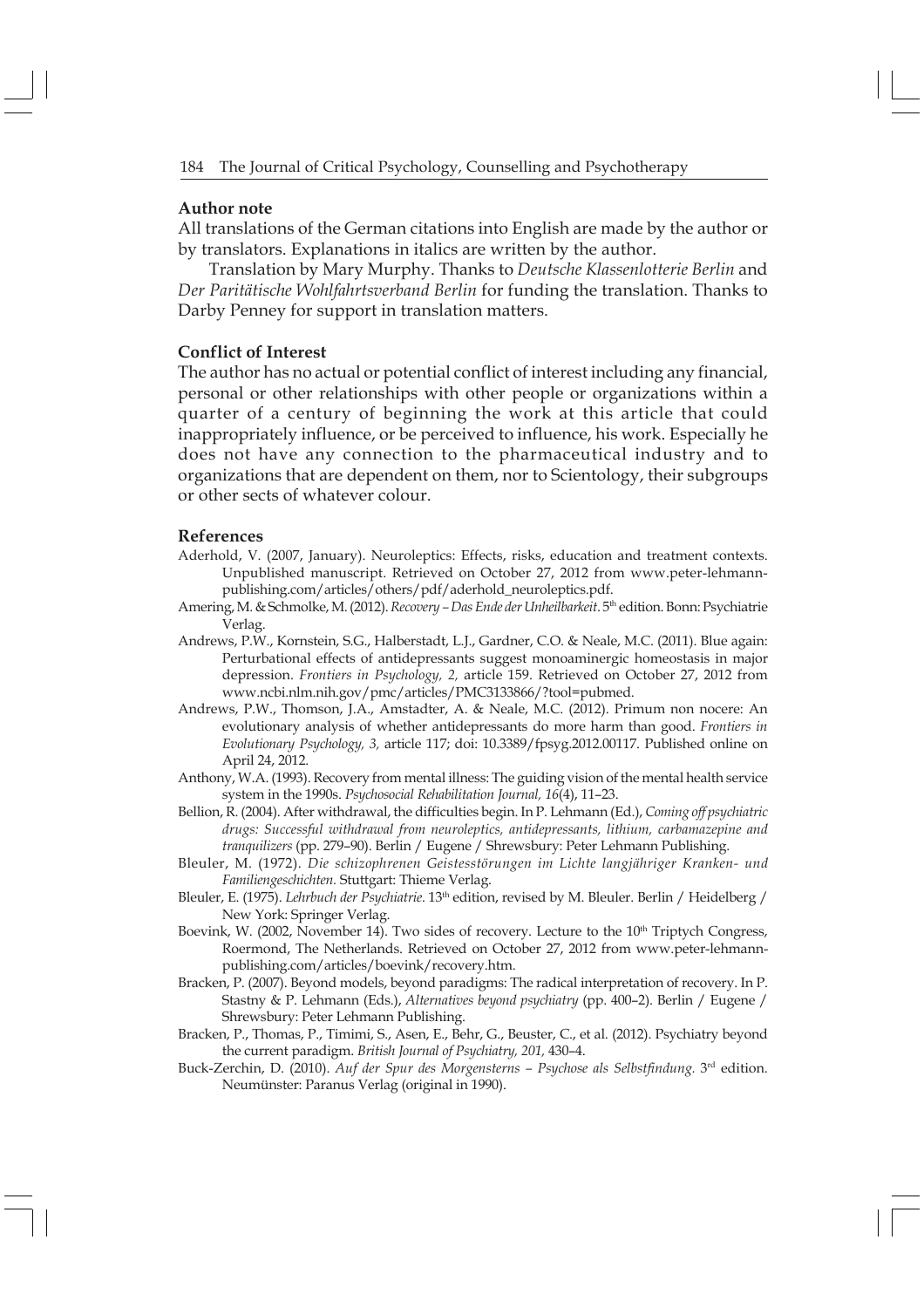- Carpenter, W.T., & Tamminga, C.A. (1995). Why neuroleptic withdrawal in schizophrenia? Archives of General Psychiatry, 52, 192-3.
- Chamberlin, J. (1979). On our own: Patient-controlled alternatives to the mental health system. New York: McGraw-Hill.
- Chang, C.-K., Hayes, R.D., Perera, G., Broadbent, M.T.M., Fernandes, A.C., Lee, W.E., et al. (2011). Life expectancy at birth for people with serious mental illness and other major disorders from a secondary mental health care case register in London. PLoS One, 6, e19590.
- Coleman, R. (1999). Recovery: An alien concept. Gloucester: Handsell Publishing.
- Colton, C.W.U. & Manderscheid, R.W. (2006). Congruencies in increased mortality rates, years of potential life lost, and causes of death among public mental health clients in eight states. Preventing Chronic Disease, 3(2), 1-14.
- Copeland, M. (2010). WRAP Plus. Dummerston: Peach Press.
- Deegan, P.E. (1996, September 16). Recovery and the conspiracy of hope. Lecture to the 6<sup>th</sup> Annual Mental Health Services Conference of Australia and New Zealand ('There's a Person In Here'), Brisbane, Australia. Retrieved on December 13, 2011 from www.patdeegan.com/pat-deegan/ lectures/conspiracy-of-hope.
- Dörner, K. & Plog, U. (1980). Irren ist menschlich. Rehburg-Loccum: Psychiatrie Verlag.
- Dörner, K. & Plog, U. (1992). Irren ist menschlich. 7<sup>th</sup> edition. Bonn: Psychiatrie Verlag.
- Ebner, G. (2003). Aktuelles aus der Psychopharmakologie. Das Wichtigste vom ECNP-Kongress. Psychiatrie (Switzerland), Online edition, (1), 29-32. Retrieved on December 23, 2003 from www.medpoint.ch/frame.asp?ru=document&ArtikelID=10116.
- Foundation for Excellence in Mental Health Care (2012, September). Expect recovery ... The new mainstream. Brochure. Mill Spring: FEMHC.
- Frank, L.R. (1978). The history of shock treatment. San Francisco: Self publication.
- Frank, L.R. (2005). Zyprexa: A prescription for diabetes, disease and early death. Street Spirit A publication of the American Friends Service Committee, 8(8), 7 & 9. Retrieved on October 27, 2012 from www.thestreetspirit.org/August2005/zyprexa.htm.
- Gilbert, P., Harris, J., McAdams, L.A. & Jeste, D.V. (1995). Neuroleptic withdrawal in schizophrenic patients: A review of the literature. Archives of General Psychiatry, 52, 173-88.
- Graley, R., Nettle, M. & Wallcraft, J. (1994). Building on experience: A training pack for mental health service users working as trainers, speakers and workshop facilitators. London: NHS Executive of Great Britain Department of Health.
- Helmchen, H. (1983). Contribution to the discussion. In H. Hippius & H.E. Klein (Eds.), Therapie mit Neuroleptika (p. 171). Erlangen: Perimed Verlag.
- Hill, S.K. (2010). They that sow in tears. New York: Shining River Press (original in 1969)
- Hyde, P.S. (2011, October 26). Supporting recovery: Challenges and opportunities. Lecture to the conference 'Alternatives 2011', Orlando, Florida. Retrieved on December 13, 2011 from www.alternatives2011.org/storage/102611%20Alternatives%20Conference%20FINAL%20 21.pdf.
- Irle, G. (1974). Depressionen. Stuttgart: Kreuz Verlag.
- Itten, T. (2007). Psychotherapy instead of psychiatry? A no-brainer. In P. Stastny & P. Lehmann (Eds.), Alternatives beyond psychiatry (pp. 240-51). Berlin / Eugene / Shrewsbury: Peter Lehmann Publishing.
- Janssen Pharmaceuticals, Inc. (2012a). The importance of total wellness. Choices in Recovery Support and Information for Schizophrenia, Schizoaffective, and Bipolar Disorder, 9(2), 12. Retrieved on October 27, 2012 from www.choicesinrecovery.com/sites/default/files/CIR\_Newsletter\_ 2012\_Volume9\_Issue2.pdf.
- Janssen Pharmaceuticals, Inc. (2012b). Recovery plan worksheet. Creating a strong recovery foundation. Choices in Recovery - Support and Information for Schizophrenia, Schizoaffective, and Bipolar Disorder, 9(2), 13. Retrieved on October 27, 2012 from www.choicesinrecovery.com/ sites/default/files/CIR\_Newsletter\_2012\_Volume9\_Issue2.pdf.
- Jesperson, M. (2004). Between lobotomy and antidepressants. In P. Lehmann (Ed.), Coming off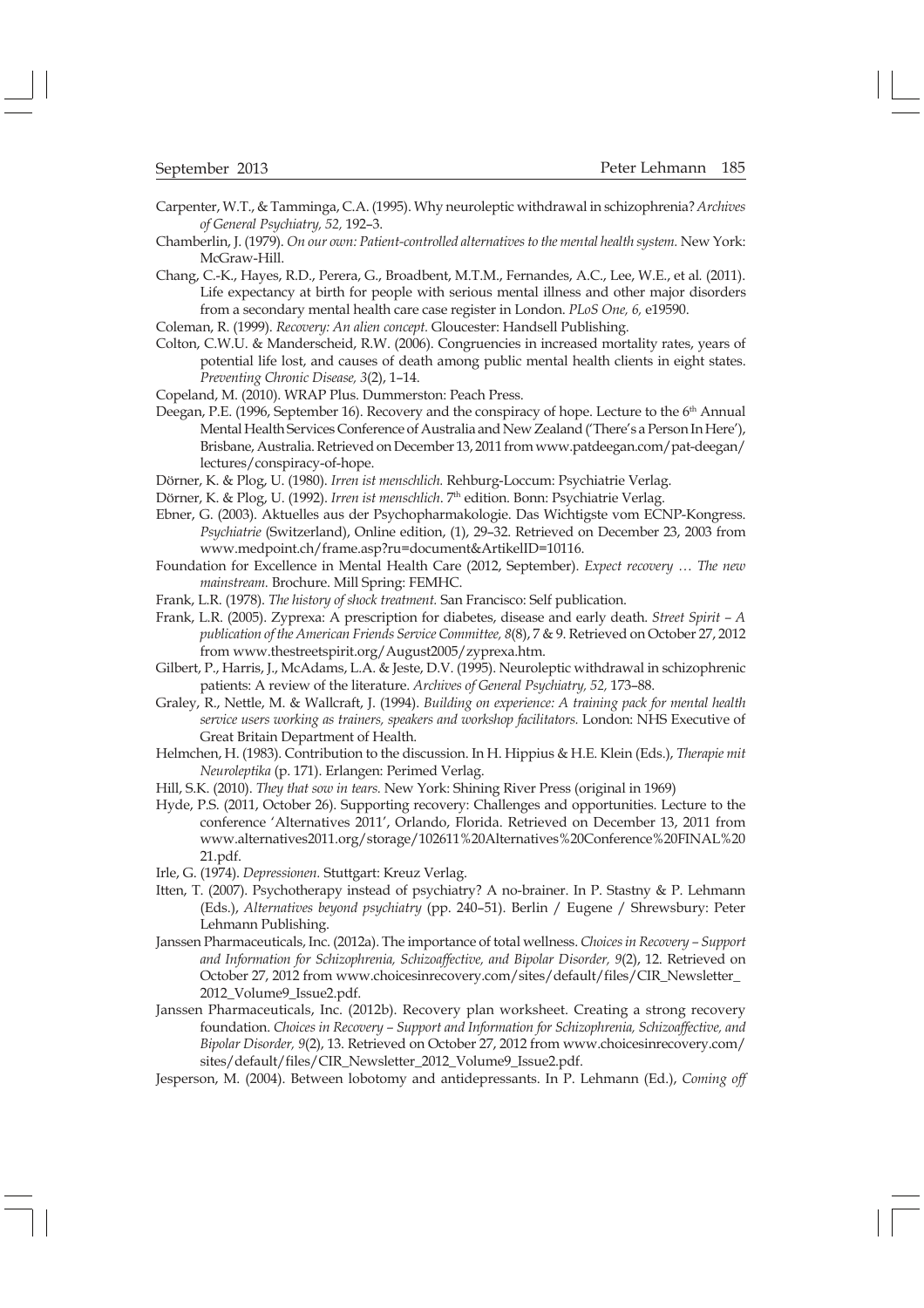psychiatric drugs: Successful withdrawal from neuroleptics, antidepressants, lithium, carbamazepine and tranquilizers (pp. 75-6). Berlin / Eugene / Shrewsbury: Peter Lehmann Publishing. Kempker, K. (2000). Mitgift - Notizen vom Verschwinden. Berlin: Antipsychiatrieverlag

Kempker, K. (2004). Withdrawing from psychiatric drugs in the Runaway-house. In P. Lehmann (Ed.), Coming off psychiatric drugs: Successful withdrawal from neuroleptics, antidepressants, lithium, carbamazepine and tranquilizers (pp. 270-2). Berlin/Eugene/Shrewsbury: Peter Lehmann Publishing.

- Klafki, H. (2006). Meine Stimmen Quälgeister und Schutzengel. Texte einer engagierten Stimmenhörerin. Berlin/Eugene/Shrewsbury: Antipsychiatrieverlag.
- Lahti, P. (2004). Preface. In P. Lehmann (Ed.), Coming off psychiatric drugs: Successful withdrawal from neuroleptics, antidepressants, lithium, carbamazepine and tranquilizers (pp. 13-15). Berlin/Eugene/ Shrewsbury: Peter Lehmann Publishing.

Lauveng, A. (2012). A road back from schizophrenia. New York: Skyhorse Publishing.

- Lehmann, P. (1997). For and against psychotropic drugs. Proposal as position-paper for the European Network of (ex-) Users and Survivors of Psychiatry. European Newsletter of (ex-) Users and Survivors of Psychiatry, (6), 4-5. Retrieved on October 27, 2012 from www.peter-lehmannpublishing.com/articles/lehmann/for\_against.htm.
- Lehmann, P. (Ed.) (2004). Coming off psychiatric drugs: Successful withdrawal from neuroleptics, antidepressants, lithium, carbamazepine and tranquilizers. Berlin/Eugene/Shrewsbury: Peter Lehmann Publishing.
- Lehmann, P. (2012). About the intrinsic suicidal effects of neuroleptics: Towards breaking the taboo and fighting therapeutical recklessness. International Journal of Psychotherapy, 16(1), 30-49. Retrieved on October 27, 2012 from www.peter-lehmann-publishing.com/articles/lehmann/ pdf/neuroleptics-suicide.pdf.
- Lehmann, P. (2013). Early warning signs of chronic or lethal diseases due to the administration of neuroleptics. Journal of Critical Psychology, Counselling and Psychotherapy, 13(1), 23-29.
- Leonhard, K. (1980). Aufteilung der endogenen Psychosen. 5<sup>th</sup> edition. Berlin: Akademie Verlag.
- Maddock, M. & Maddock, J. (2006). Soul survivor: A personal encounter with psychiatry. Stockport: Asylum.
- Manderscheid, R.W. (2006, September). The quiet tragedy of premature death among mental health consumers. National Council News, 1 & 10.
- Manderscheid R.W. (2009). Premature death among state mental health agency consumers: Assessing progress in addressing a quiet tragedy. International Journal on Public Health, 54, Suppl. 1, 7-8.
- Meyer, C. (2004). 'Withdrawal from dependence on medication'. Thoughts about withdrawal from benzodiazepines and analgesics among women. In P. Lehmann (Ed.), Coming off psychiatric drugs: Successful withdrawal from neuroleptics, antidepressants, lithium, carbamazepine and tranquilizers (pp. 239-53). Berlin/Eugene/Shrewsbury: Peter Lehmann Publishing.
- Mezzich, J.E. (2012). Grußwort zur 1. Auflage. In M. Amering & M. Schmolke, Recovery Das Ende der Unheilbarkeit (pp. 12-14). 5<sup>th</sup> edition. Bonn: Psychiatrie Verlag.
- Mosher, L.R. (1998, December 4). Letter of Resignation from the American Psychiatric Association, to Rodrigo Munoz, M.D., President of the APA. Retrieved on October 27, 2012 from www.peter-lehmann-publishing.com/articles/mosher/resign.htm.
- NIMHE National Institute for Mental Health in England (2005). NIMHE guiding statement on recovery. Retrieved on December 13, 2011 from www.psychminded.co.uk/news/news2005/feb05/ nimherecovstatement.pdf.
- O#Callaghan, G. (2003). A day called hope: A personal journey beyond depression. London: Hodder & Stoughton.
- Ösby, U., Correia, N., Brandt, L., Ekbom, A. & Sparén, P. (2000). Mortality and causes of death in schizophrenia in Stockholm county, Sweden. Schizophrenia Research, 45(1-2), 21-28.
- Patients who use anti-depressants can be more likely to suffer relapse, researcher finds (2011, July 19). ScienceDaily. Retrieved on January 1, 2012 from www.sciencedaily.com/releases/2011/ 07/110719121354.htm.

Pembroke, L.R. (1994). Self-harm: Perspectives from personal experience. London: Survivors Speak Out.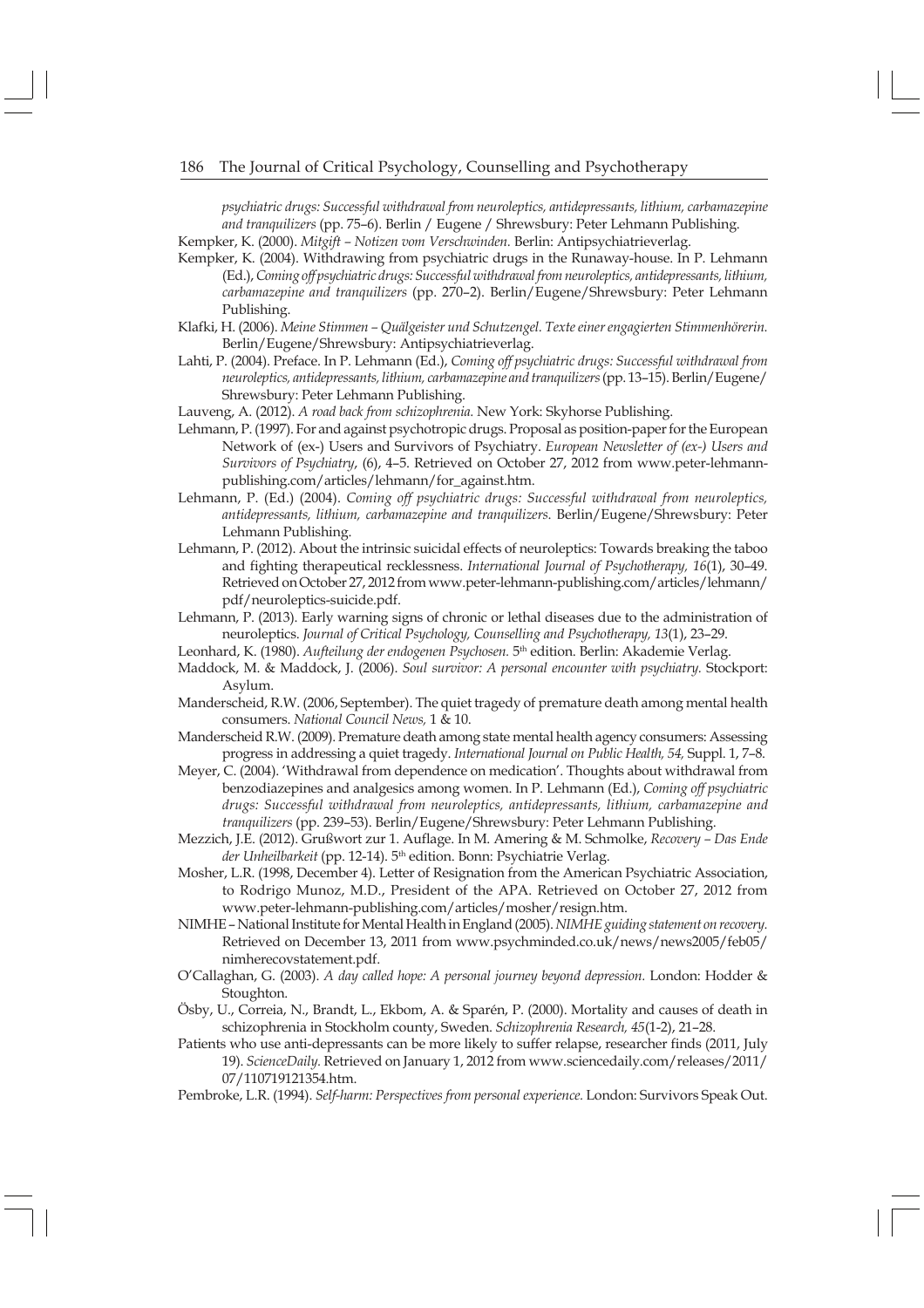Perkins, R. & Rinaldi, M. (2007). Taking back control: A guide to planning your own recovery. 2<sup>nd</sup> edition. London: South West London & St George's Mental Health NHS Trust.

- Read, J. & Reynolds, J. (1996). Speaking our minds: An anthology of personal experiences of mental distress and its consequences. London: Macmillan Publishers.
- Read, J. & Wallcraft, J. (1994). Guidelines on advocacy for mental health workers. London: UNISON Health Care.
- Read, J. & Wallcraft, J. (1995). Guidelines on equal opportunities and mental health. London: Mind Publications.
- Rufer, M. (1990, October 19-21). Unterstützung bei Verrücktheitszuständen und beim Entzug psychiatrischer Psychopharmaka. Lecture to the congress 'Alternativen zur Psychiatrie', organized by Forum Anti-Psychiatrischer Initiativen & Netzwerk Arche, Berlin.
- Rufer, M. (1995). Glückspillen Ecstasy, Prozac und das Comeback der Psychopharmaka. Munich: Knaur Verlag.
- Saha, S., Chant, D., & McGrath, J. (2007). A systematic review of mortality in schizophrenia: Is the differential mortality gap worsening over time? Archives of General Psychiatry, 64, 1123-31.
- SAMHSA Substance Abuse and Mental Health Services Administration (2011). Illness management and recovery. Leaflet. HHS Publication No. SMA-10-xxxx, Rockville.
- Simpson, G.M. (1977). Neurotoxicity of major tranquilizers. In L. Roizin, H. Shiraki, & N. Grcevic (Eds.), Neurotoxicology (pp. 1-7). New York: Raven Press.
- Slade, M. (2011). Personal recovery and mental illness: A guide for mental health professionals. 3<sup>rd</sup> edition. New York: Cambridge University Press.
- Stastny, P. & Lehmann, P. (2007a). Actual alternatives. Introduction. In P. Stastny & P. Lehmann (Eds.), Alternatives beyond psychiatry (pp. 41-43). Berlin/Eugene/Shrewsbury: Peter Lehmann Publishing.
- Stastny, P. & Lehmann, P. (Eds.) (2007b). Alternatives beyond psychiatry. Berlin/Eugene/Shrewsbury: Peter Lehmann Publishing.
- Stein, V. (2005). Abwesenheitswelten Meine Wege durch die Psychiatrie. 3rd edition. Tübingen: Narr Francke Attempto Verlag (original in 1993).
- Stöckle, T. (2005). Die Irren-Offensive Erfahrungen einer Selbsthilfe-Organisation von Psychiatrieüberlebenden. Berlin/Eugene/Shrewsbury: Antipsychiatrieverlag (original in 1983).
- The legacy of Chicago's Abraham A. Low, MD: Recovery, Inc., an affordable mental health resource for patients (2002). Reprint after Chicago Medicine, 105(1).
- Wallcraft, J. (1998). Healing minds: A report on complementary therapies in mental health. London: Mental Health Foundation.
- Watkins, P.N. (2009). Recovery wieder genesen können. Ein Handbuch für Psychiatrie-Praktiker. Berne: H. Huber Verlag [English edition in 2007: Recovery: A guide for mental health practitioners. Edinburgh / New York: Churchill Livingstone/Elsevier].
- Weinmann, S., Read, J., & Aderhold, V. (2009). Influence of antipsychotics on mortality in schizophrenia: Systematic review. Schizophrenia Research, 113(1), 1-11.
- Ziegler, L. (2007). Upholding psychiatric advance directives: 'The rights of a flea'. In P. Stastny & P. Lehmann (Eds.), Alternatives beyond psychiatry (pp. 318-28). Berlin/Eugene/Shrewsbury: Peter Lehmann Publishing.